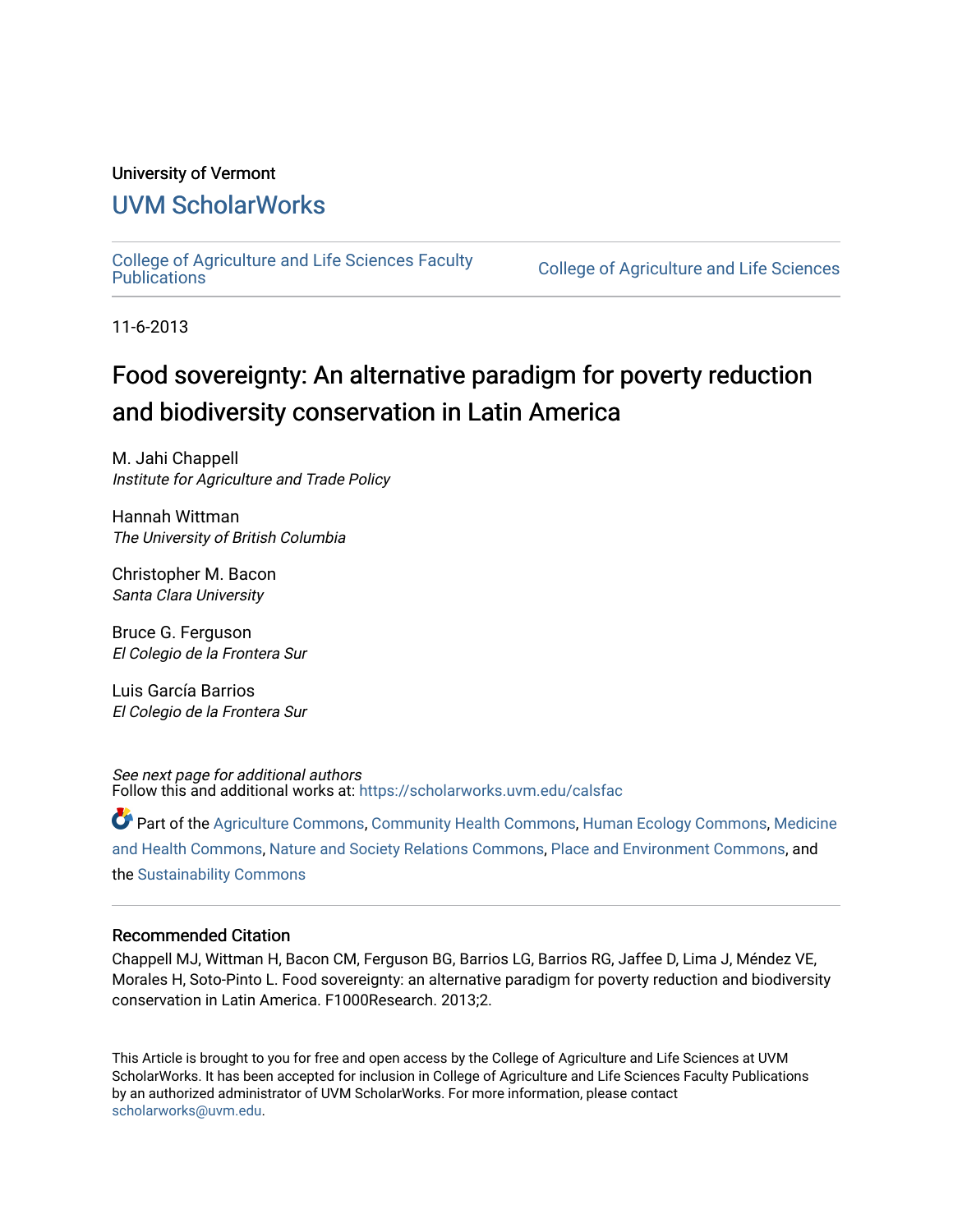# Authors

M. Jahi Chappell, Hannah Wittman, Christopher M. Bacon, Bruce G. Ferguson, Luis García Barrios, Raúl García Barrios, Daniel Jaffee, Jefferson Lima, V. Ernesto Méndez, Helda Morales, Lorena Soto-Pinto, John Vandermeer, and Ivette Perfecto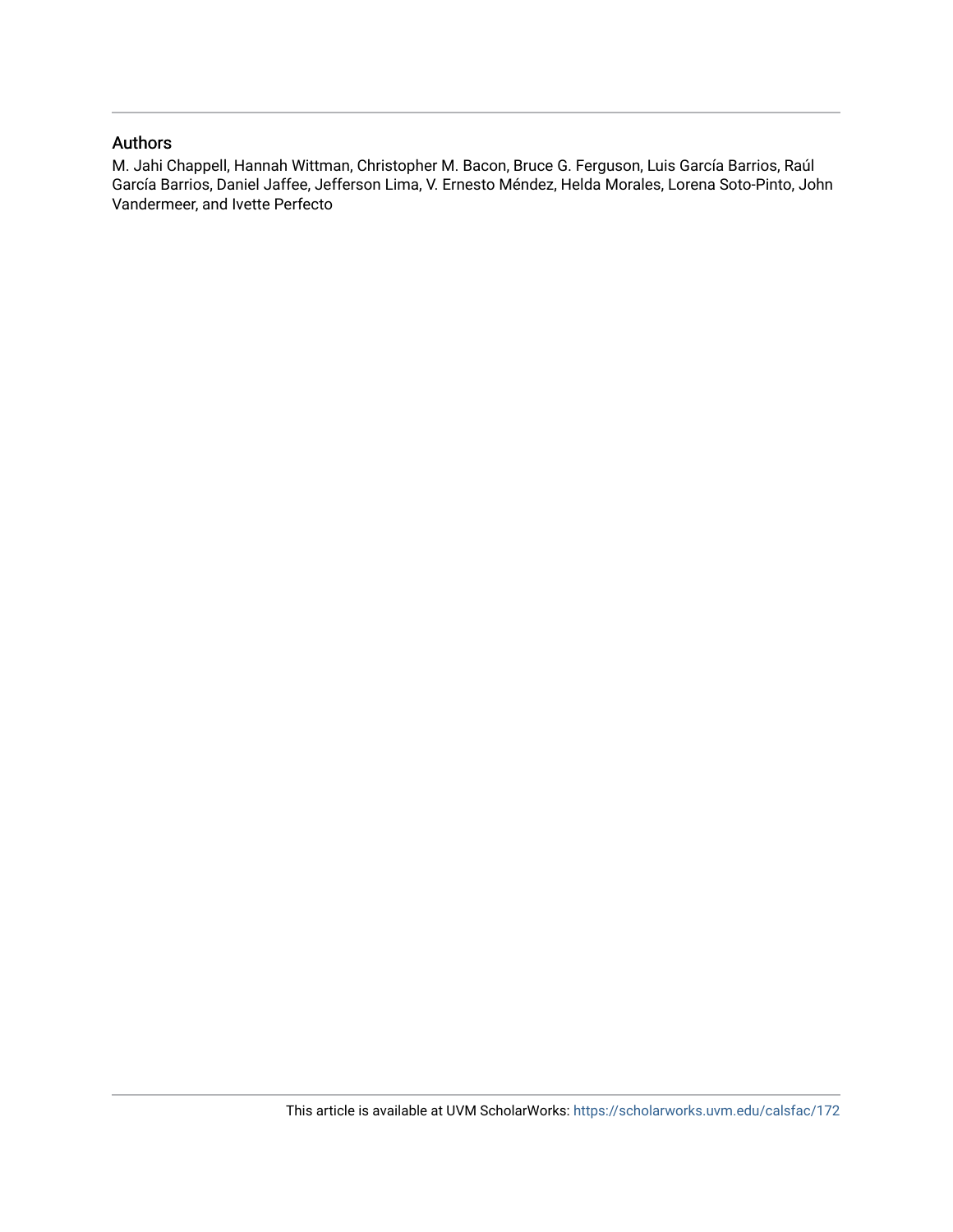# REVIEW



# **Food sovereignty: an alternative paradigm for poverty reduction**

# **and biodiversity conservation in Latin America** [v1; ref status:

indexed, [http://f1000r.es/23s\]](http://f1000r.es/23s)

M Jahi Chappell<sup>1,2</sup>, Hannah Wittman<sup>3</sup>, Christopher M Bacon<sup>4</sup>, Bruce G Ferguson<sup>5</sup>, Luis García Barrios<sup>5</sup>, Raúl García Barrios<sup>6</sup>, Daniel Jaffee<sup>7</sup>, Jefferson Lima<sup>8</sup>, V Ernesto Méndez<sup>9</sup>, Helda Morales<sup>5</sup>, Lorena Soto-Pinto<sup>5</sup>, John Vandermeer<sup>10</sup>, Ivette Perfecto<sup>11</sup>

<sup>1</sup> Institute for Agriculture and Trade Policy, Minneapolis, MN, 55404, USA

- <sup>5</sup>Departmento de Agroecología, El Colegio de La Frontera Sur, Carretera Panamericana y Periférico Sur s/n, Chiapas, CP 29290, Mexico
- <sup>6</sup>Centro Regional de Investigaciones Multidisciplinarias, Universidad Nacional Autónoma de México, Cuernavaca, CP 62210, Mexico
- <sup>7</sup>Department of Sociology, Portland State University, Portland, OR, 97207-0751, USA

8Instituto de Pesquisas Ecológicas, Nazaré Paulista, Brazil

<sup>9</sup>Department of Plant and Soil Sciences, University of Vermont, Burlington, VT, 05405, USA

<sup>10</sup>Department of Ecology and Evolutionary Biology, University of Michigan, Ann Arbor, MI, 48109, USA

<sup>11</sup> School of Natural Resources and Environment, University of Michigan, Ann Arbor, MI, 48109, USA

**First Published:** 06 Nov 2013, **2**:235 (doi: 10.12688/f1000research.2-235.v1) **Latest Published:** 06 Nov 2013, **2**:235 (doi: 10.12688/f1000research.2-235.v1) **v1**

## **Abstract**

Strong feedback between global biodiversity loss and persistent, extreme rural poverty are major challenges in the face of concurrent food, energy, and environmental crises. This paper examines the role of industrial agricultural intensification and market integration as exogenous socio-ecological drivers of biodiversity loss and poverty traps in Latin America. We then analyze the potential of a food sovereignty framework, based on protecting the viability of a diverse agroecological matrix while supporting rural livelihoods and global food production. We review several successful examples of this approach, including ecological land reform in Brazil, agroforestry, *milpa*, and the uses of wild varieties in smallholder systems in Mexico and Central America. We highlight emergent research directions that will be necessary to assess the potential of the food sovereignty model to promote both biodiversity conservation and poverty reduction.

## **Article Status Summary**

#### **Referee Responses**



- **Frederick Kirschenmann**, Iowa State University USA **1**
- **Ryan Isakson**, University of Toronto **2** Scarborough Canada

## **Latest Comments**

No Comments Yet

<sup>&</sup>lt;sup>2</sup>School of the Environment and The Center for Social and Environmental Justice, Washington State University Vancouver, Vancouver, WA, 14204, USA

 $^3$ Faculty of Land and Food Systems and Institute for Resources, Environment and Sustainability, University of British Columbia, Vancouver, V6T 1Z4, Canada

 $^4$ Environmental Studies Institute, Santa Clara University, Santa Clara, CA, 95050-4901, USA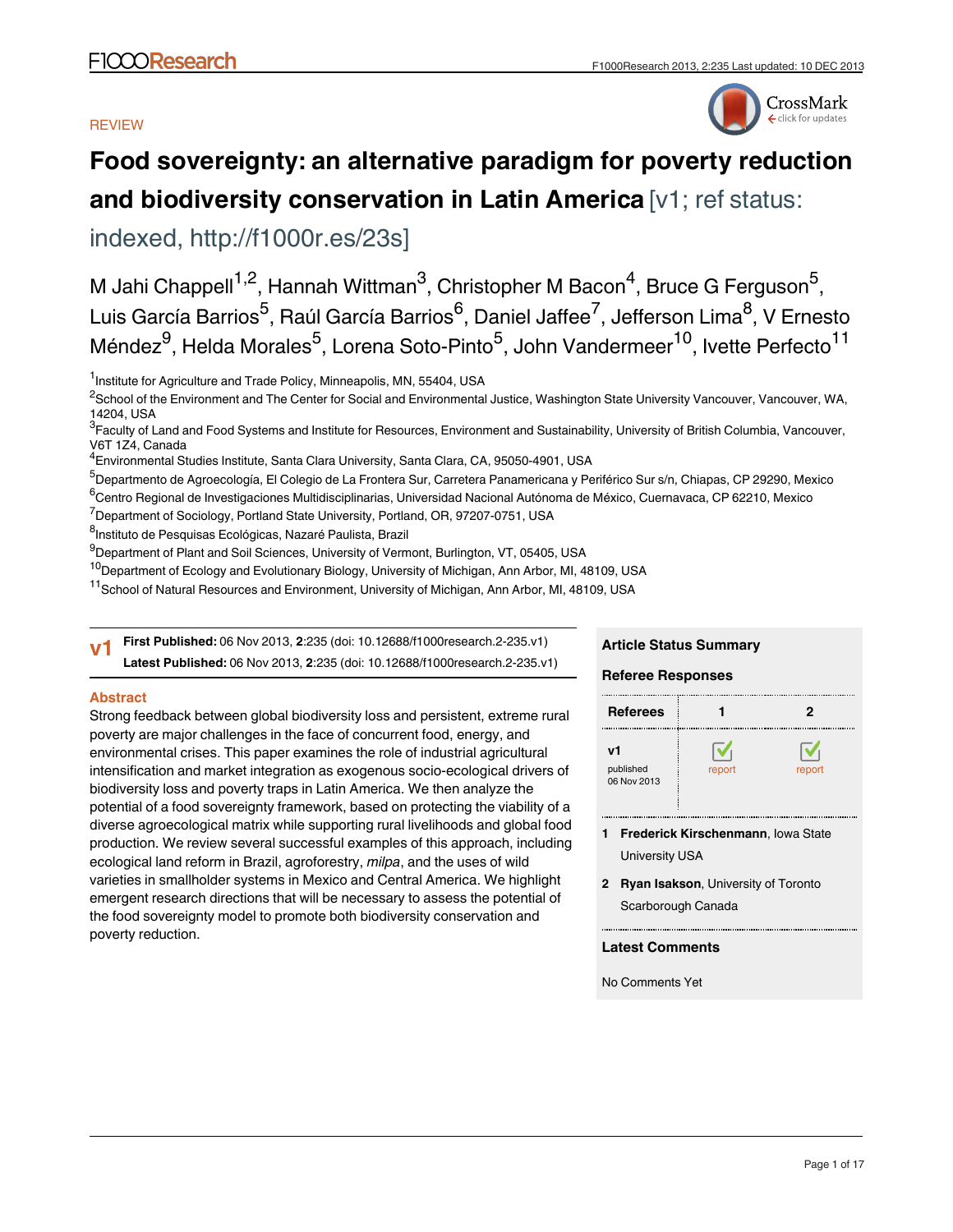#### **Corresponding author:** M Jahi Chappell (jchappell@iatp.org)

**How to cite this article:** Chappell MJ, Wittman H, Bacon CM *et al.* (2013) Food sovereignty: an alternative paradigm for poverty reduction and biodiversity conservation in Latin America [v1; ref status: indexed, <http://f1000r.es/23s>] *F1000Research* 2013, **2**:235 (doi: 10.12688/f1000research.2-235.v1)

**Copyright:** © 2013 Chappell MJ et al. This is an open access article distributed under the terms of the [Creative Commons Attribution Licence,](http://creativecommons.org/licenses/by/3.0/) which permits unrestricted use, distribution, and reproduction in any medium, provided the original work is properly cited. Data associated with the article are available under the terms of the [Creative Commons Zero "No rights reserved" data waiver](http://creativecommons.org/publicdomain/zero/1.0/) (CC0 1.0 Public domain dedication).

**Grant information:** The author(s) declared that no grants were involved in supporting this work.

#### **Competing Interests:**

Many of the authors have been involved with supporting peasant agriculture and working with farmers in Latin America for a number of years. They declare that they are intellectually and personally committed to supporting equitable and sustainable rural systems using academically rigorous research. They have at various points consulted for and worked with rural organizations supporting food sovereignty, including *La Vía Campesina*, the organization that helped originate the term food sovereignty. This work does not necessarily reflect the views of anyone but the authors, and was conducted independently of any such previous or on-going ties.

**First Published:** 06 Nov 2013, **2**:235 (doi: 10.12688/f1000research.2-235.v1) **First Indexed:** 10 Dec 2013, **2**:235 (doi: 10.12688/f1000research.2-235.v1)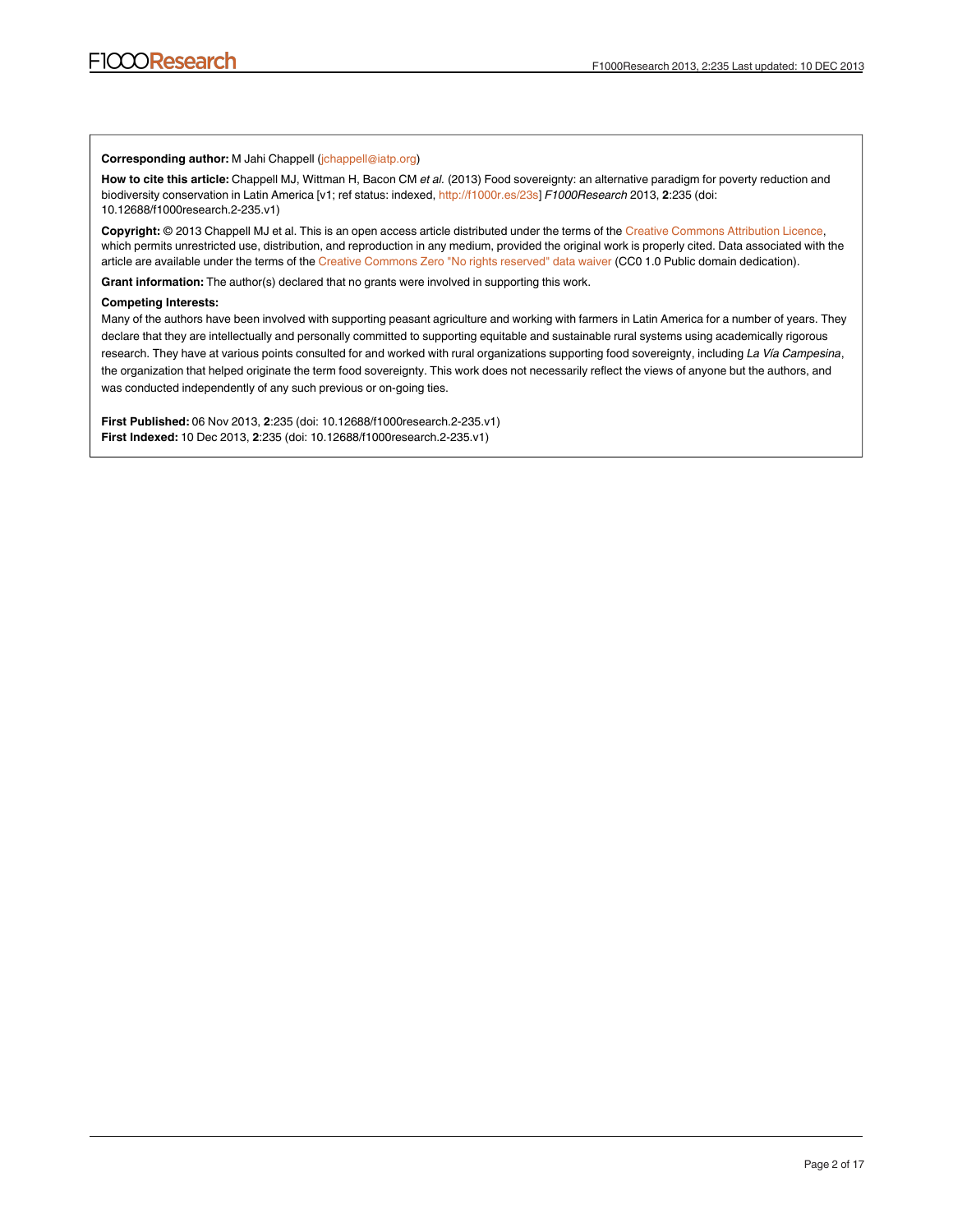#### **Introduction**

At the 2012 Rio+20 meetings, political leaders acknowledged the mounting challenges to sustainable development, reiterating that many of the world's poor depend on rapidly disappearing and fragile biodiverse ecosystems. In rural areas, poverty traps, defined as "self-reinforcing mechanisms that cause poverty, how-ever measured, to persist"<sup>[1,2](#page-12-0)</sup> often result from linked ecological and socio-political systems that reach a dynamic equilibrium at a low level of human wellbeing. In relation to biodiversity, poverty traps raise the question of how to improve socio-economic wellbeing without further increasing the consumption of scarce, fragile, or overexploited resources. It has been argued, for example, that sustained improvements in well-being can be accomplished, but at a cost to biodiversity, or that in some situations conserving biodiversity would mean keeping a group of people at existing levels of poverty. Alternatively, there are also theoretical and empirical arguments that "win-win" situations can be found where fighting poverty and inequality may increase sustainability and biodiversity conservation<sup>3-6</sup>.

However, empirical and theoretical explorations of the relationships between poverty traps and biodiversity loss are largely underdeveloped. Little attention, for example, has been given to the exogenous socio-economic drivers of those poverty trap dynamics. Thus, Maru *et al.*<sup>[2](#page-12-0)</sup> suggest rethinking current approaches, emphasizing the importance of "causes external to the system" in creating and maintaining poverty traps. For example, income improvements due to the rapid agricultural development of the 1960s and 70s did not reach the most impoverished sectors, exacerbating historical inequalities<sup>7</sup>.

In this paper, we examine exogenous factors that contribute to poverty traps for smallholders in Latin America. We suggest a reconsideration of the role of neocolonial/neoliberal policies and agro-export models in addressing poverty: in Latin America, 52% of rural peo-ple still remain in poverty<sup>[8](#page-12-0)</sup>, with significant evidence linking both the maintenance of rural poverty and the environmental degradation at the agricultural frontier (e.g., biodiversity loss, erosion, deforestation) to agricultural intensification and the growing integration of agriculture into world markets $9-11$ . We then re-examine the relationship between biodiversity and diverse small-scale farming systems, and present evidence that small-scale agroecological farms contribute to enhancing farmer's livelihoods and the conservation of biodiversity at local and landscape levels, as well as ecosystem services. We then assess the ability of an alternative food sovereignty framework to address the challenge of reducing poverty, improving food security and conserving biodiversity and other natural resources in Latin America. We suggest a reframing of the biodiversity loss and poverty trap dilemma and provide an approach for moving beyond the narrow land-sparing/land-sharing debate (e.g., Phalan *et al.* (2011)<sup>12</sup> and Tscharntke *et al.*  $(2012)^{13}$  in the ongoing global search for how best to feed the world and reduce poverty, while protecting essential ecological services, including biodiversity.

#### Contribution of exogenous factors to poverty and land degradation in Latin America

Development economics has long emphasized the strong interdependence between natural systems and human wellbeing, especially in rural areas. Conventional approaches have held that poor rural populations are involved in two vicious circles constituting a poverty trap: 1) the poor are unable or unwilling to regulate their numbers, which, on average, leads to surplus labor and further impoverishment; and 2) poverty leads to the depletion of soil organic matter and other forms of "mining the soil", generating low productivity and deforestation and leaving those who depend on these resources for livelihoods in continued poverty $3,14,15$ . The policy prescriptions that follow are generally directed at stopping further increases in the population/labor surplus and consequently halting the depletion of natural resources. This broadly re-capitulates earlier Neo-Malthusian views, even though more recent work sometimes nods to more sophisticated analyses based in ideas of "upgrading human capital": providing education and health programs, and direct welfare assistance[16.](#page-12-0) These "upgrades" are proposed as ways to break vicious circles between poverty, population, and environmental degradation, ignoring the fact that the "vicious circle" conceptualization itself is simplistic and problematic $16,17$ .

Thus interventions formulated and implemented in this vein have often fallen far short of their desires to transform the rural poor into a sustainably productive sector. This is due to the extremely simplistic view of poverty dynamics represented by points (1) and (2) above. The rural poor in the capitalist world do not exist in a vacuum. Rather, they participate in complex institutional and economic arrangements involving market and non-market transactions at local and trans-local levels. Moreover, redistributive land reform (i.e., "actual net transfer of effective control" of land to poor peas- $ants;18)$  $ants;18)$  has important repercussions for rural livelihoods, hunger, poverty alleviation and biodiversity conservation in the region $19,20$ . More technically stated, existing programs have neglected the combination of the lack of physical and human capital and distortions and failures in the product, labor and credit markets in which the rural poor operate, rendering them incapable of investing resources in ecosystem conservation and restoration. They may then become dynamically inefficient and uncompetitive producers, further restricting their capacity to acquire necessary new capital and overcome their economic disadvantages—in other words, caught in a poverty trap.

Further, as we will argue, rural poverty traps are also the result of exogenous factors, including the legacy of colonialism and the continuation of historical inequalities in agricultural and trade policies<sup>[21,22](#page-12-0)</sup>. Various authors<sup>[14,17,23–28](#page-12-0)</sup> have documented a number of structural biases against poor rural households (as summarized by Taylor and García-Barrios (1999)<sup>16</sup>:

"…unfavorable economic policies and public investment priorities (especially with the onset of the debt crisis in the 1980s); structural and institutional contexts that are unfavorable to rural development, including inegalitarian land tenure systems and institutional biases against smallholders in the definition of public goods and services and in their access to them; economic policies and technological biases that reduce employment creation in both the non-agricultural sector and in commercial agriculture; household-specific market failure, economic discrimination and adverse selection in the labor, product and credit markets; [government-abetted] monopolistic power in local formal and informal markets [that generates] compulsory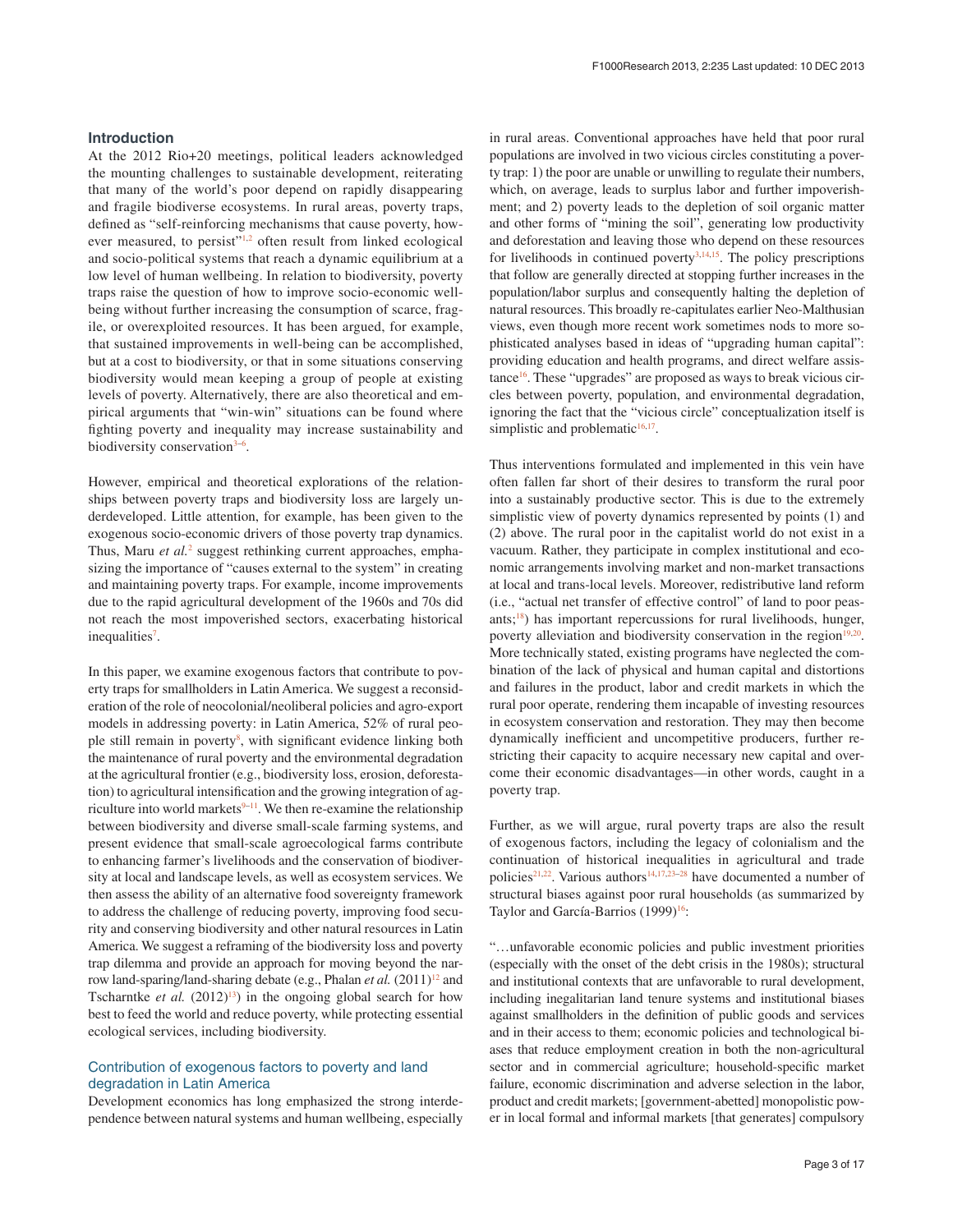transactions which, like usury, lead to the expropriation of their resources; [and] direct private and State coercive violence".

Taylor and García-Barrios expand on this, arguing that the highly constrained, unfavorable situations facing the poor may compel what are (in these circumstances) economically rational survival strategies. However, these strategies and transactions easily move from being constrained *choices* to established, involuntary, and compulsory parts of the rural poor *habitus* (lifestyle, behavior, and worldview), ultimately maintaining or increasing the poor's conditions of poverty and dependence. For example, peasant "brain drain" and "labor drain" may undermine local institutional arrangements by eroding social norms and capital. The structural conditions that emerge may generate local institutional insufficiency, systemically affecting the capacity of the poor to reorganize endogenously in the face of new challenges $16,29,30$ .

This broader set of explanations provides an understanding of poverty traps as multiple and embedded (fractal), and shows that traps resulting from actions by other human actors and socio-economic inequalities may be the norm, not the exception<sup>2,31,32</sup>. As said by the World Bank, "even where poor people degrade the environment, this is often due to the poor being denied their rights to natural resources by wealthier elites and, in many cases, being pushed onto marginal lands more prone to degradation"[33,](#page-12-0) *Box 4*. This explanation, however, is still insufficient in two ways.

#### Institutionalized disadvantages and the neoliberal paradigm

The first insufficiency is its lack of a clear assessment of the impacts of institutionalized competitive disadvantages on smallholder farmers, including, for example, international financial institution support for export-oriented commodity production and the liberalization of international agricultural trade<sup>34</sup>. Such neoliberal agricultural development programs have purported to eliminate structural market failures and create favorable conditions for small farmers and their access to global markets $35,36$ . Such policies, however, resulted in the liberalization and opening of Latin American economies, including the agricultural sector, and the dismantling of public services related to agriculture, such as credit for smallhold-ers, technical support, etc.<sup>[35](#page-12-0)</sup>. But at the same time, beginning in the mid 1970s and extending through the 1980s and 1990s, the World Bank made it clear that their development programs envisioned two options for Latin American smallholders: 1) become commercial, export-oriented, farmers, or 2) disappear $32,37,38$ .

The results, however, were far from those intended: the smallholder sector in Latin America has not declined, as anticipated by development theorists, but has actually increased<sup>8,36</sup>. But though the peasant sector has remained, the challenges facing it have deepened: neoliberal agricultural policies have reinforced fractal poverty traps and deepened patterns of rural inequality; international and internal inequalities of market integration were propagated through multiple scales, with largely negative impacts on welfare in rural areas, including widespread rural displacement and cross-border migration<sup>[19,22](#page-12-0),39,40</sup>. Further, neoliberal policies resulted in the inequitable distribution of economic growth: despite an increase in GDP of 25% in real terms for the region, poverty and hunger barely

improved, especially in the rural areas. In 1980, 60% of the rural population was poor and 33% suffered from hunger; in 2010 the percentages were 52% and 29%, respectively<sup>8,19,36</sup>. Indeed, rural Latin America has the most unequal rural sector in the world, with Gini coefficients higher than  $0.5$  for most countries<sup>41</sup>. Inequalities in land access, an important asset for rural households, are also the worst in the world, with an average (land-ownership-based) Gini coefficient of  $0.78$  for the region<sup>42</sup>. Thus poor households that depend on agriculture as their primary source of income have been the most affected by neoliberal policies, with stagnation or deterioration in welfare over the past 20 years $43,44$ .

In parallel to these dynamics, changes in agricultural technology and trade policies favoring export-oriented production have also been repeatedly tied to environmental degradation $9,45-47$ : the regional shift to export crops grown in monocultures has led to increased water and agrochemical uses, and has had detrimental impacts on biodiversity<sup>48–52</sup>; dramatic increases in the use of synthetic inputs (i.e., pesticides and fertilizers) have contributed to rapid, but cur-rently tapering, yield increases worldwide<sup>[53](#page-13-0)</sup>; and agricultural industrialization has corresponded to increasing rates of deforestation, a massive movement of people from rural to urban environments, and an overall loss of biodiversity<sup>47,54,55</sup>. Further, export-focused agriculture has often displaced land, research, and institutional support for crops grown for regional or national consumption, hurting smallfarmers' livelihoods and food security more broadly $46,56-58$  $46,56-58$ . While it was hypothesized that the higher yields from agricultural intensification would allow less land to be used for agriculture and more land "saved" for biodiversity, evidence is also accumulating that higher yields rarely create this "land-sparing" effect<sup>59,60</sup>, and in fact may stimulate expansion of agricultural frontiers, including what has come to be known as the global "land grab". Beyond this, higher yields do not assure increased access to food or decreases in poverty $61-64$ . This approach is nevertheless manifest in the many programs designed to separate agriculture and nature as distinct land uses, a strategy with mixed results for conservation $65$ .

#### Variations in the experiences of Latin American smallholders

The second source of insufficiency of the contemporary poverty trap discourse is that it does not explain the substantial variation of agricultural experiences in the region. Small-scale landholders still represent a large percentage of the agricultural landholdings in Latin America. In a study that included 15 Latin American countries, Chiriboga<sup>[66](#page-13-0)</sup> estimated that their smallholder sectors were composed of 6 million semi-commercial family farms controlling 42% of the land, plus 11 million subsistence farms controlling 3% of the land. (Corporate farms were estimated to number around half a million and to control ~56% of all agricultural land). Because the smallholder sector is deeply embedded in local economies, their role in feeding the region and conserving the biota should not be underestimated. For example, the *World Development Report 2008: Agriculture for Development* marked a shift away from the focus on an export-oriented model and a recognition of the importance of small-scale agriculture in poverty reduction $20$ . The authors also recognized for the first time in almost 30 years the critical role of government in overcoming market failure<sup>[67](#page-13-0)</sup>. However, the report continues to call for deeper liberalization in agriculture, an approach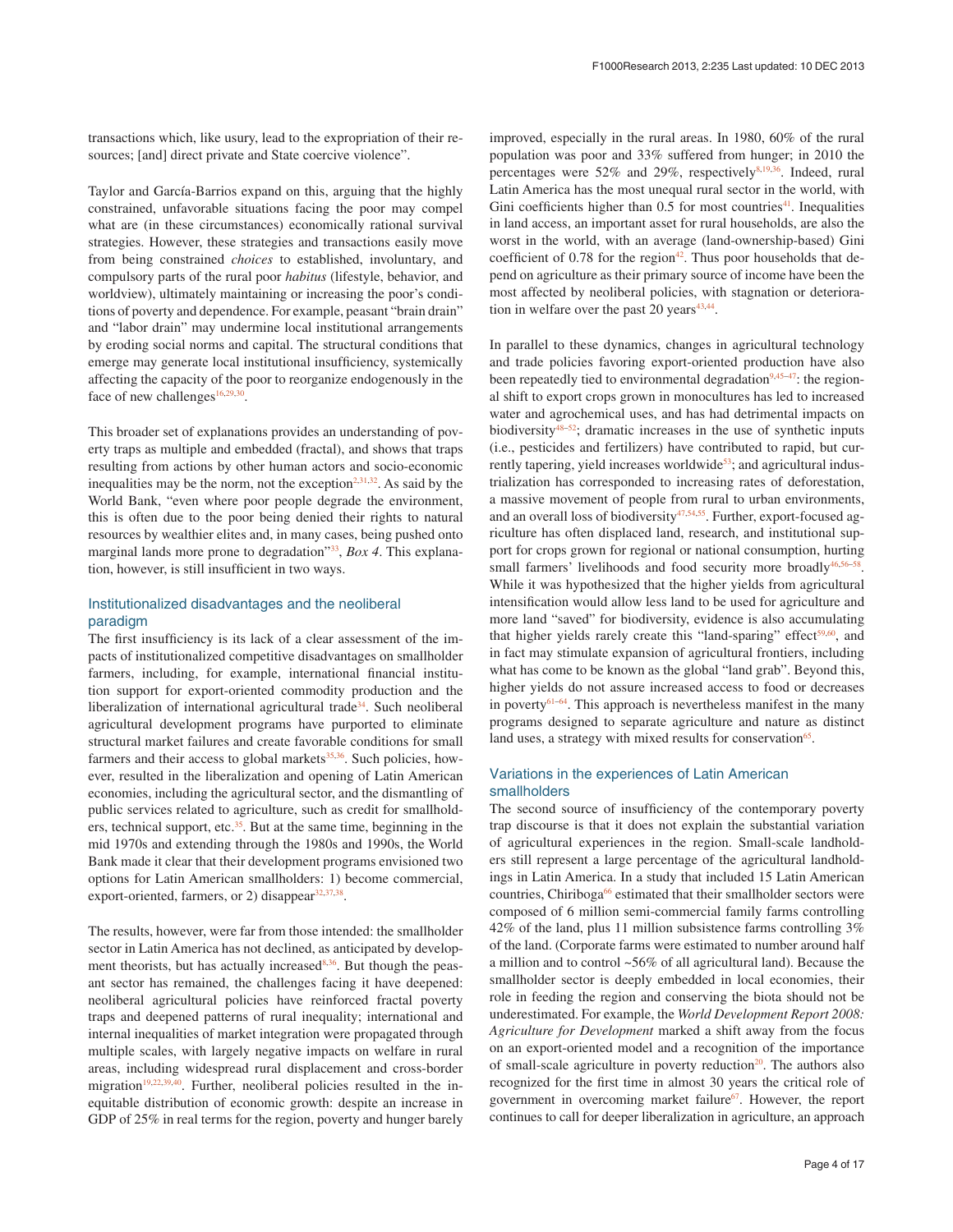that has repeatedly failed to address the deep poverty and inequality in Latin America ([19,20,22,68;](#page-13-0) for discussions of similar dynamics in other regions, see Moseley *et al.*  $(2010)^{69}$  and Buckland  $(2006)^{70}$ . This connects to the insufficiency of contemporary discourse in that regional and local variations are rarely accounted for within the grand narratives of development discourse—the exact configurations of disadvantage, historical and exogenous drivers, institutional characteristics, interactions with local ecosystems, and therefore possible solutions are likely to vary, possibly immensely, from case to case, creating the need for approaches based in specific contexts of place and space<sup>31,71–73</sup>. Expressed more technically, rural social dynamics, of which poverty traps are a result, are complex processes that may render multiple attractors and trajectories. The positive (self-reinforcing) but degrading feedback between poverty and land productivity suggests an alternative positive but upgrading feedback: biodiversity benefiting smallholders, and smallholders practicing diversified agroecology that benefits biodiversity. It has been argued that in contrast to heavily consolidated rural landscapes that have resulted from agricultural liberalization and export agriculture<sup>5,22</sup>, landscapes composed of mosaics of natural habitats and small-scale, diverse farms oriented toward local markets can also stimulate local economic development and reduce poverty in rural areas $74-78$ . This possibility is the main object of analysis of this article, and to that we now turn.

#### **Relationships between biodiversity and smallholder agriculture**

The evidence in support of an alternative and upgrading positive feedback loop between peasant production and biodiversity management is strong, although it also suffers from broad generalizations that have often emerged from small-scale (spatial and temporal) experimental studies $\frac{79}{2}$  $\frac{79}{2}$  $\frac{79}{2}$ . These caveats notwithstanding, the scientific consensus is that biodiversity is essential for agriculture and that agriculture, in turn, impacts biodiversity, both in positive and negative ways depending on the type of agriculture<sup>80</sup>.

#### Biodiversity's benefit to agriculture and rural livelihoods

Biodiversity is the basis of agriculture: it is the origin of all crops and domesticated animals from which humans derive their sustenance. Of the ~30,000 species of edible higher plants, it is estimated that ~7,000 have been cultivated. In addition to enabling the production of food across a wide spectrum of environmental conditions, crop diversity (especially fruits and vegetables) contributes to food security, a diversified diet and higher quality nutrition $81-83$ . In addition to the provisioning services associated with crop and animal production, biodiversity can contribute to ecosystem services that benefit agriculture and society more generally. These include higher yield and overall production output through intercropping and agroforestry, regulation of pest and diseases, nutrient cycling though decomposition of organic matter, carbon sequestration, soil water retention, and pollination services. Although the literature on the relationship between biodiversity, ecosystem services, and agriculture is robust, it is not without controversy. For example, there is a strong debate about the relationship between biodiversity and productivity. While the advantages of intercropping are well-documented, in most cases the overyielding of intercrops as compared to monocultures is the result of the combination of a grass and a legume and not biodiversity *per se*[84.](#page-13-0) Likewise carbon sequestration or pollination

services could, in theory, be maximized with the presence of the most efficient carbon sequestering plant or pollinator. However, for smallholder agriculture it is the diversity of crop and animal varieties, crops and animal species and wildlife that provide these ecosystem services under variable and changing environmental conditions<sup>[13](#page-12-0)[,85](#page-13-0)</sup>. Diverse agroecological systems also buffer the impacts of climate change $86-90$  and reduce the vulnerability of smallholders to price and market fluctuations $91-94$ .

#### Smallholder agroecological farms contribute to the conservation of biodiversity

Agriculture is recognized as one of the major drivers of biodiversity loss<sup>80</sup>, mostly through habitat destruction, soil erosion, monocultures and the use of agrochemicals $95$ . But not all types of agriculture have the same effects on biodiversity. Diverse agroecological and organic systems have been shown to contribute to biodiversity con-servation at the local and landscape level<sup>[5](#page-12-0),96-101</sup>. At the local/farm level agroecological and organic systems can benefit biodiversity by eliminating the use of pesticides and other agrochemicals, increasing crop diversification and crop rotations, preserving hedges and other wild vegetation, and through soil conservation measures. Agrobiodiversity encompasses genetic resources, edible plants and crops, and livestock (planned biodiversity), as well as the associated organisms (associated biodiversity) that provide ecosystems services such as maintenance of soil fertility and prevention of pest attacks<sup>102</sup>. Higher associated biodiversity is strongly correlated to planned biodiversity, meaning more diverse agricultural systems generally maintain greater levels of ecosystem services and landscape diversity  $(103-105)$ , but see Balmford *et al.*  $(2005)^{106}$ ). In a meta-analysis that included 63 publications comparing organic and conventional farms, Bengtsson and colleagues<sup>98</sup> reported that, on average, organic farming increases species richness by 30% and organism abundance by 50% over conventional farming. Although the results were variable, and not all organisms responded in the same way, their meta-analysis provides evidence that organic farming generally supports higher levels of species richness, especially of plants, birds and predatory insects, than conventional agriculture<sup>98</sup> Other reviews and meta-analyses have arrived at the same conclusion<sup>[95](#page-13-0),107–113</sup>. In a more recent synthesis, Kremen and Miles<sup>[101](#page-14-0)</sup> suggest that diversified farming systems enhance ecosystem service provisioning including biodiversity conservation, fostering agroecosystem resilience and sustainability.

The benefits to biodiversity of certain agri-environmental schemes in Europe have been questioned $114$ , with many examples where intended or hoped-for biodiversity benefits have not materialized<sup>115</sup>. However, it has been proposed that these schemes may not have delivered greater biodiversity benefits because they are typically designed for the farm- or field-scale and frequently ignore the surrounding landscape<sup>116</sup>, and because they may not be using appropriately researched and designed wildlife-friendly methods<sup>100</sup>. At a larger scale landscape heterogeneity is an important factor in maintaining biodiversity $95,103,105,116-124$ , and can be as or more important than the type of management at the farm level<sup>125</sup>. The tendency in the conventional agriculture model, however, has been to reduce diversity not only at the farm level but also at the landscape level<sup>95</sup>. Furthermore, entire landscapes are tending toward homogenization under current policies, which tend to promote larger farms characterized by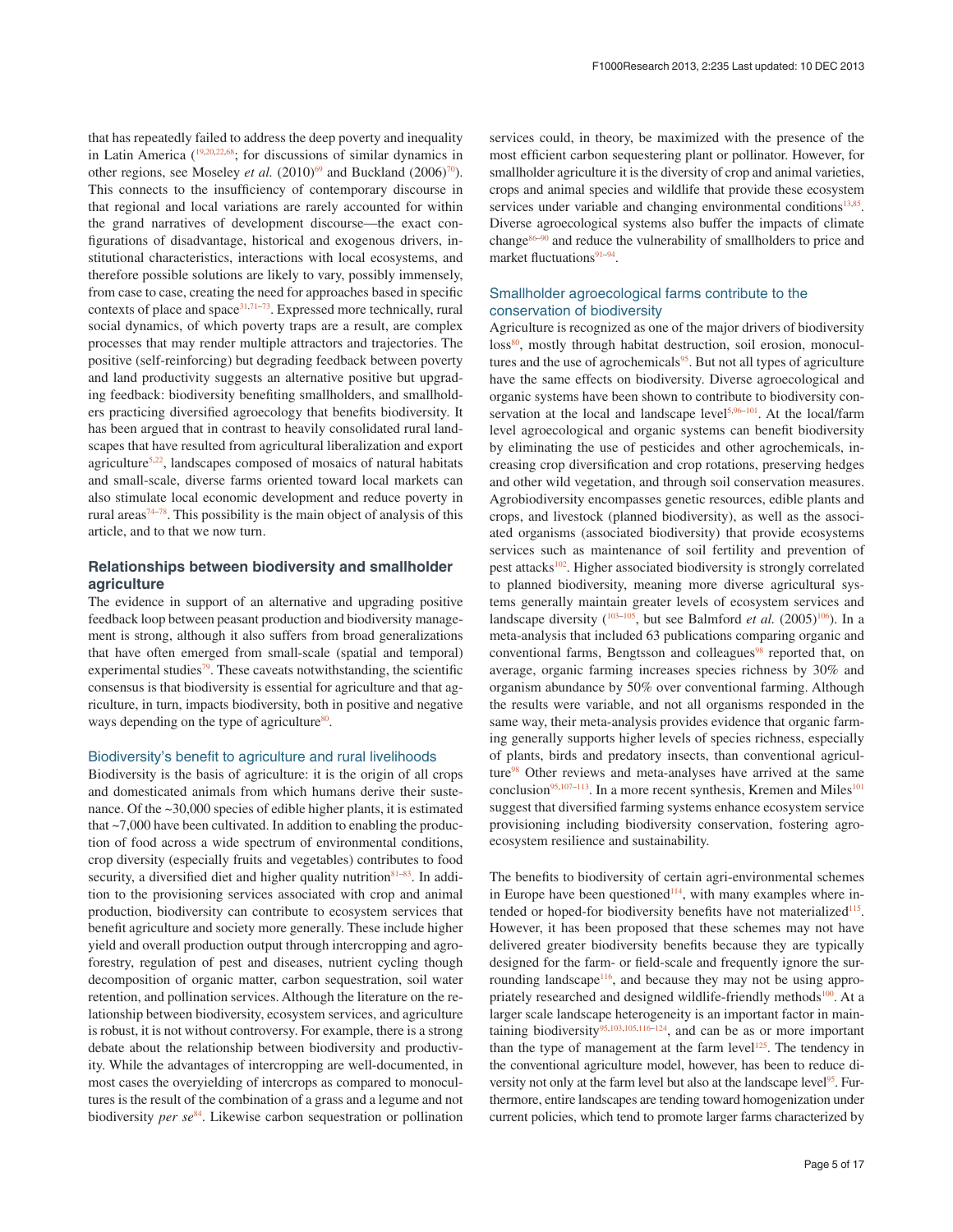large monocultural fields with fewer non-cultivated habitats: live fences, non-cultivated field margins, hedge rows, and scattered trees $125-128$ , and thus exacerbate the negative effects of agricultural intensification on biodiversity<sup>129</sup>.

At the individual farm scale, researchers are just beginning to examine the effect of farm size *per se* on biodiversity. A study of farms of various sizes and management types (organic and conventional) in Sweden reported that, although organic farms had higher diversity than conventional farms, the biggest differences were found between small organic and large conventional farms $125$ . The same study also found 56% more bird species in small versus large organic farms, suggesting that landscape level factors were playing an important role for bird diversity and that size matters. At least two other studies have reported that field size is an important factor affecting biodiversity<sup>130,131</sup>. Landscape configurational heterogeneity (i.e., pattern complexity; see $116$ ) can also be important. For example, when Fahrig *et al.*<sup>116</sup> compared fine-grain and coarse-grain landscapes in France (that is, landscapes with smaller fields and shorter distance between hedgerows versus landscapes with larger fields but similar crop types) they found that carabid beetle species richness accumulated faster in the fine-grain landscapes. And as Fahrig *et al.* point out, similar results were reported for solitary wasps in Germany<sup>132</sup>.

There are few comprehensive studies of the impacts of landscapelevel agricultural intensification and homogenization (which tends to be accompanied by the loss of smallholder farmers) in Latin America. One review looked at studies conducted in the Argentinian Pampas, where in the late 1980s mixed cattle grazing-cropping systems were replaced by continuous cropping of a few crops. This corresponded to increased use of no-till technology (mostly with genetically modified cultivars) and an increase in field size, decreasing landscape heterogeneity and led to dramatic reductions in biodiversity in the region. Direct evidence of negative effects was found for rodents and crop-associated insects, especially non-herbivorous insects. The authors of the review by Medan *et al.* suspected that there had been net negative effects for avifauna, but the results to date were mixed<sup>[128](#page-14-0)</sup>. It was found that the loss of ecological heterogeneity at the landscape level directly affected diversity, abundance and distribution of small mammals, particularly rare species, habitat specialists and those species that needed grassland remnants for nesting and digging shelters. Increased use of pesticides had an indirect negative effect on rodents by reducing the food availability of invertebrate prey, vegetation cover and seeds. However, not all organisms were negatively affected by intensification. The review found higher abundance and richness of pollinators and suggested that native pollinators may have benefitted from resource-rich crops like sunflower and canola<sup>[128](#page-14-0)</sup> (and references therein).

In summary, inherent trade-offs between biodiversity conservation and farm productivity cannot be assumed<sup>53,133</sup>. A growing body of evidence indicates that landscapes dominated by small-scale and diverse farms (known as "land-sharing" or "wildlife-friendly" models<sup>[1](#page-12-0)[2,](#page-13-0)134</sup>) may more effectively conserve biodiversity than landscapes dominated by large, energy- and input- intensive monocultures<sup>19,46,[54,55,85,](#page-13-0)103,135-137</sup>.

#### The matrix dynamic argument

Up to this point, the evidence that we have presented regarding how small-scale agroecological farms contribute to biodiversity conservation has taken a static approach to biodiversity. Most of the studies measured biodiversity in different types of farm or landscapes and compared them, implicitly assuming that what is there now was there before, and will be there in the future. This static approach would lead us to conclude that a particular system is good for biodiversity simply because a high number of species are recorded in that system, or vice versa. However, some species that are recorded in a particular habitat could be on their way to extinction (i.e., extinction debt;<sup>138</sup>), and others that are not recorded could eventually get there through migration (i.e. immigration credit; $139$ ). Given this, in addition to sampling biodiversity in various types of management systems and landscapes, we need to consider landscape-level dynamics because biodiversity is ultimately determined by dynamic processes such as extinction and immigration<sup>54</sup>.

Local extinction is a natural process that occurs even in continuous habitats, therefore we can assume that it is prevalent, even more so, in fragmented habitats<sup>140–146</sup>. In fragmented habitats, we<sup>[5](#page-12-0),54</sup> and others (e.g., Mendenhall *et al.*  $(2011)^{123}$  $(2011)^{123}$  $(2011)^{123}$ ,  $(2012)^{147}$ ) have argued that the biodiversity that can persist in the long term is largely determined by the quality of the matrix. The underlying ecology is grounded in the fact that a good matrix can not only provide habitat for many organisms and sustain high levels of biodiversity within the matrix itself, but also because a good matrix is one that allows movement of organisms among patches of forest and other natu-ral ecosystems<sup>5[,148](#page-15-0)</sup>. In a recent quantitative review paper Prevedello and Vieira<sup>149</sup> concluded that matrix type is important for biodiversity conservation, but that patch size and isolation are the major determinants for species diversity, persistence, population dynamics, and interactions in fragmented landscapes. However, in 91% of the studies that reported isolation as the main effect, incorporating matrix type significantly improved the explanatory power of the models, suggesting that matrix quality can reduce the patch isolation effect. They also concluded that matrix quality increases with increasing structural similarity with habitat patches. In most cases of fragmentation, the matrix is an agricultural matrix. Simulation models suggest that improving the quality of the matrix can offset extinction risk caused by losses of patch habitat of up to  $60\%$ <sup>150</sup>.

In line with this, it has been suggested that agroforestry systems, such as shaded coffee and cacao, represent a high quality matrix that can facilitate inter-fragment migration among patches of for-ests in the tropics<sup>[151–153](#page-15-0)</sup>. A similar argument has been made for Europe's agri-environmental schemes when considering landscape level improvement<sup>154</sup>. Unfortunately, few studies have empirically examined the actual movement of organisms in fragmented habitats through various kinds of agricultural matrices. In a study of the impacts of agri-environmental schemes in Europe, Delattre and colleagues<sup>155</sup> demonstrated that leaving grassy field margins, one of the features covered by the agri-environmental schemes of the Common Agricultural Policy framework of the European Union, improved inter-fragment migration of the meadow brown butterfly. For a tropical landscape, using mark-recapture techniques, Marin and colleagues<sup>156</sup> demonstrated that combined elements from traditional management, such as *Acacia* woodlots and live fences, have allowed the conservation of a rich butterfly biodiversity in forest fragments embedded in pasture in southern Mexico. A more direct estimate of inter-fragment communication is the genetic relationships of a particular species among various fragments. As far as we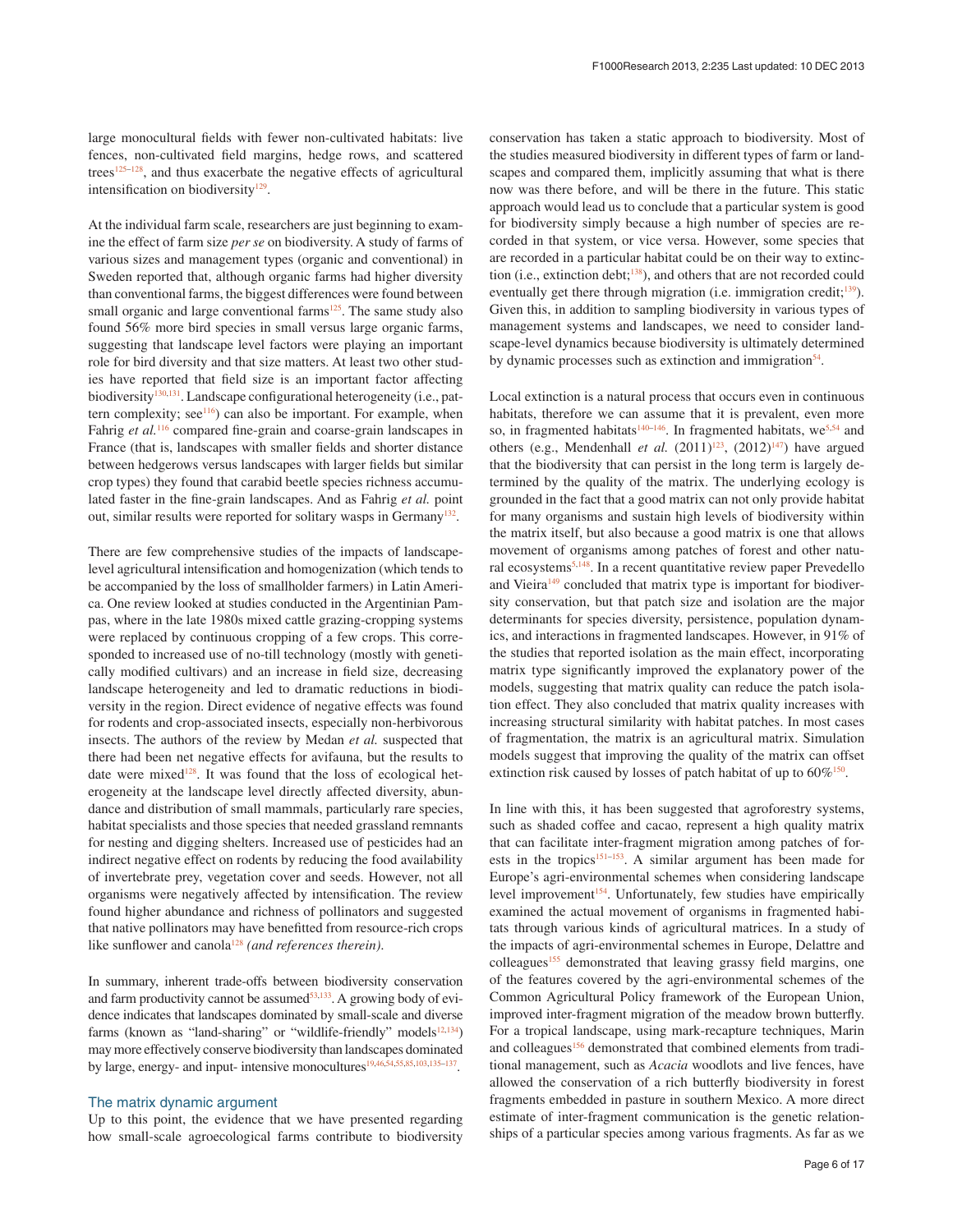know, there are only two studies that have done this for a tropical agricultural landscape. Jha and Dick<sup>157,158</sup> used genetic markers and conducted spatial analysis of pollen dispersal across a coffee matrix. Their results demonstrated the importance of a shade coffee matrix for the genetic diversity of the understory tree *Miconia affinis*.

Taken together, these studies provide strong evidence that diverse agroecological systems and mosaic landscapes of small-scale farms conserve biodiversity both at the local and landscape levels. In turn, other studies have found that biodiversity provides ecosystem services that contribute to agricultural productivity, sustainability and rural livelihoods (e.g. Hooper *et al.* (2005)<sup>[84](#page-13-0)</sup> and Diaz *et al.*  $(2010)^{159}$ ). This evidence, in combination with evidence of the failure of the neoliberal export-led model of agricultural development to reduce rural poverty and conserve biodiversity in Latin America, suggests that a new integrative approach is needed to simultaneously conserve biodiversity and eliminate poverty.

#### **Integrated biodiversity conservation and poverty reduction: the food sovereignty framework**

Agroecological intensification<sup>160</sup> has been shown to produce food and maintain ecological services more efficiently than conventional monocropping systems<sup>161</sup>. Critiques of the land-sharing approach suggest that smallholder, agroecological and organic farmers are unable to produce enough food to satisfy the growing global demand for food and agro-fuels. However, it may be argued that given the appropriate enabling conditions, including secure access to strategic resources for small landholdings and agricultural supports commensurate with national agricultural systems that support large-scaleindustrial-agriculture, small-scale-diverse-agroecological farms can substantially contribute to present and future food needs<sup>46,[135,](#page-14-0)162-166</sup>. In a review of 91 studies of organic agricultural systems across a range of geographic contexts, Badgley *et al.*[165](#page-15-0) present evidence that organic agricultural production methods—while requiring higher labour inputs—can produce enough food to meet current food needs without expanding the agricultural land base, and that the use of a range of alternative agricultural practices could increase global food production by as much as 50%. Though controversial, this number is consistent with moving towards agroecological best practices and taking advantage of areas favourable to organic agriculture<sup>167</sup>, supported by recent research in Africa<sup>162,164,166</sup>. Finally, a recent review of the literature on agroecology and the right to food<sup>163</sup> suggests that small-scale farmers can double food production within a decade in critical regions by using agroecological production methods, and research consistently indicates that agrobiodiversity based on indigenous farmer knowledge contributes to food security<sup>168,169</sup>.

#### Beyond the land-sharing/land-sparing controversy: food sovereignty and the agroecological matrix

Food sovereignty was broadly defined at the World Food Summit in 1996 as the right of local people to control their own regional and national food systems, including markets, natural resources, food cultures and production modes<sup>[170–172](#page-15-0)</sup>. The framework stands in stark contrast to the agro-export based concept of food security, and argues that negative externalities, including the social welfare costs incurred by rural displacement and the loss of ecological services caused by monocropping are not calculated against the perceived high yields of agricultural industrialization [\(Table 1](#page-9-0)). It postulates that small-scale sustainable farming, based on a dense agroecological matrix where communities have greater levels of security and control over the land, resources, and management regimes, has the potential to "feed the world and cool the planet"<sup>173,174</sup>. The framework elaborates, specifically for food production systems, the conceptual model of linked social and ecological systems<sup>5[,175](#page-15-0)</sup>. It promotes agroecological production practices that seek to integrate traditional and localized knowledge with modern agricultural and ecological science to increase food production, support rural livelihoods, preserve genetic and cultural diversity, and conserve soil fertility and biodiversity $159,176,177$ . Of concern here are possible corrections to the degrading feedback loops between biodiversity loss and rural poverty traps associated with agricultural industrialization.

#### **Promising food sovereignty-based approaches**

The food sovereignty framework has emerged in national constitutions (Ecuador, Bolivia, Nepal, Mali) and in national policies (Brazil, Cuba), building on civil-society and government led initiatives around the right to food, land redistribution, regional food procurement, and promotion of agroecological production methods<sup>178</sup>. In the examples that follow, we review promising systems that demonstrate mechanisms and practices oriented towards food sovereignty that combine biodiversity conservation, food production and poverty alleviation. These examples present several important facets of food sovereignty, including a peasant-friendly institutional and economic context, secure land tenure for smallholders, interactions between livelihoods and agrobiodiversity, and the use of local and traditional agroecological knowledge and plants. We conclude with a call for focused research based on multi-disciplinary methodologies that uses a social-ecological systems approach to more effectively evaluate the synergies and trade-offs between poverty alleviation, sustainable food production, and ecological management strategies.

#### Ecological land reform in Brazil

In the last two decades, Brazil's explosive agricultural growth has exemplified the global tensions between biodiversity conservation, poverty reduction, and food production<sup>[136,](#page-14-0)179,180</sup>. The expansion of large-scale commercial agriculture—particularly the soy, beef and sugarcane sectors—has been associated with increased social inequality and environmental degradation $181-184$ . In response, based on Brazil's constitutional provisions for land reform, food sovereignty proponents advocate an "ecological land reform" that supports production for local and national consumption, and incorporates social and environmental goals into community settlement planning<sup>185</sup>.

Between 1942 and 2004, Brazil's agrarian reform program settled almost 800,000 families on smallholder plots across Brazil. While almost two-thirds of these settlements were located in the Amazon region, Pacheco<sup>186</sup> estimates that only 13% of Amazonian deforestation up to 2003 was attributable to smallholders in agrarian reform settlements. Since 1985, a growing percentage of settlements have been located in previously settled and deforested areas near urban centers[177,187.](#page-15-0) Settling smallholders on abandoned land on plots averaging 25–50 hectares has resulted in the development of complex land use mosaics<sup>186</sup>, producing a wide variety of subsistence and market oriented food and fuel crops, as well as ecological restoration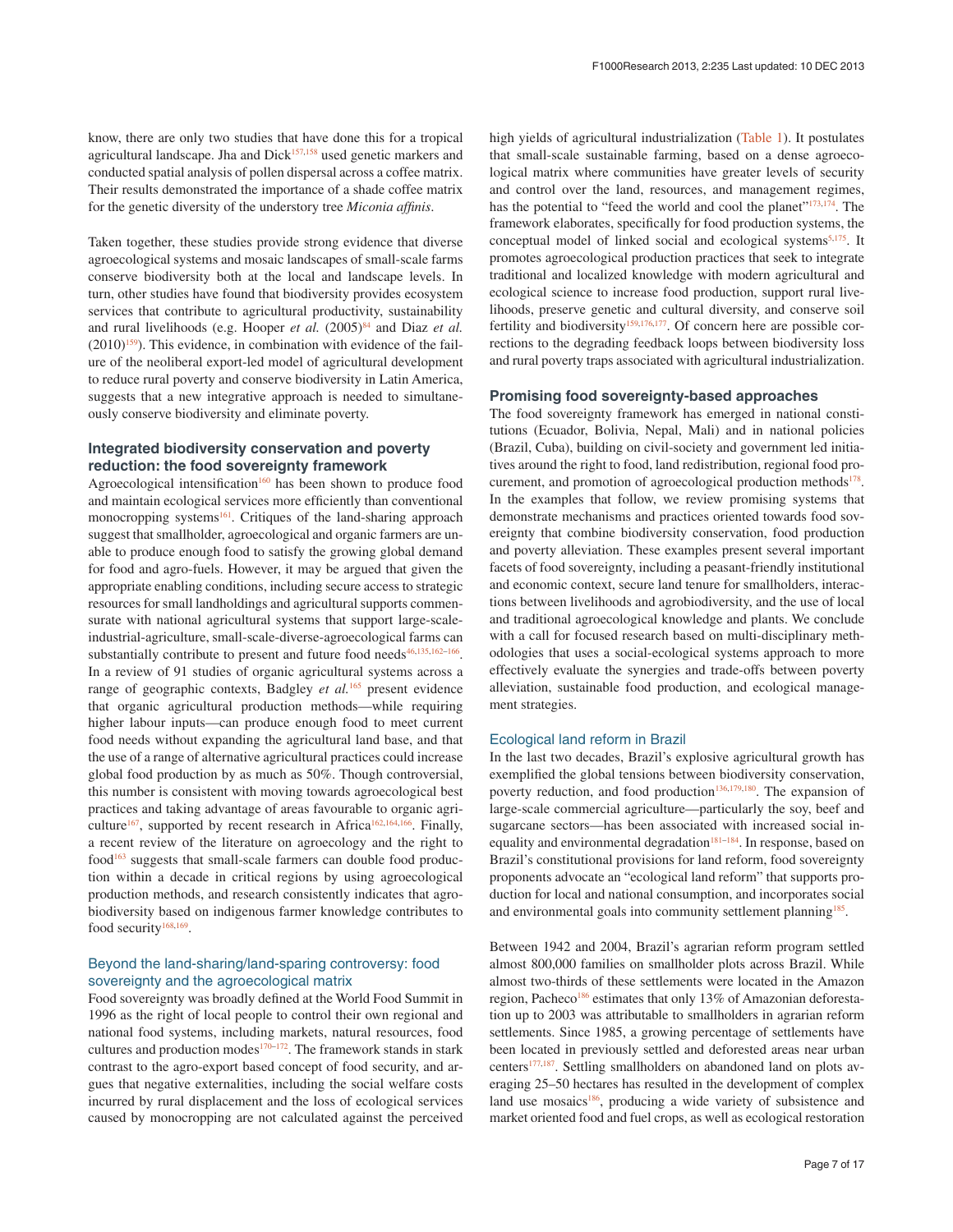<span id="page-9-0"></span>

| Table 1. Conventional agriculture vs Food sovereignty model (adapted from Reardon and Pérez (2010) <sup>227</sup> and |  |
|-----------------------------------------------------------------------------------------------------------------------|--|
| Rosset $(2003)^{228}$ ).                                                                                              |  |

| <b>Issue</b>                                    | <b>Conventional agriculture</b>                                                                                                                                                | <b>Food sovereignty model</b>                                                                                                                         |
|-------------------------------------------------|--------------------------------------------------------------------------------------------------------------------------------------------------------------------------------|-------------------------------------------------------------------------------------------------------------------------------------------------------|
| <b>Food and markets</b>                         | A commodity of trade, sold in<br>national and international markets                                                                                                            | A human right, secured through<br>localized production and<br>distribution                                                                            |
| <b>Farming technology</b>                       | Industrial, petroleum-based,<br>monocultures, input-intensive,<br>chemical-dependent                                                                                           | Agroecological, low-input, diverse,<br>specific to agroecosystem<br>characteristics                                                                   |
| Knowledge base and<br>dissemination             | Scientific and based on<br>information provided by the input<br>producers. Knowledge<br>disseminated through extension<br>services                                             | A combination of scientific and<br>local/traditional knowledge<br>disseminated through farmer-to-<br>farmer methodology                               |
| Yield                                           | High yields based on hybrid and<br>transgenic seeds, and high<br>external inputs                                                                                               | High yields based on locally<br>adapted varieties and<br>agroecological methods of<br>production                                                      |
| <b>Farmers and farm size</b>                    | Commercial farmers with large<br>and medium size farms that<br>respond to market forces                                                                                        | Smallholder and medium scale<br>family farmers, supported by<br>urban allies, help secure the food<br>sovereignty of communities,<br>regions, nations |
| <b>Agro-biodiversity</b>                        | Specialization on a few (often<br>one) crop grown in monocultures                                                                                                              | Diverse multifunctional systems                                                                                                                       |
| <b>Wild biodiversity</b>                        | Supports very low levels of wild<br>biodiversity. Wildlife discouraged<br>from field due to food safety<br>concerns                                                            | Supports high levels of wild<br>biodiversity                                                                                                          |
| Landscape                                       | Homogeneous. Tend to be<br>dominated by large-scale farms<br>producing a few crops. Low matrix<br>quality that represent a barrier for<br>inter-fragment migration of wildlife | Heterogeneous. Landscape<br>mosaic. High quality matrix that<br>promotes inter-fragment migration<br>of wildlife                                      |
| Other natural resources (land,<br>water, seeds) | Extractivist. Burden of restoration<br>often placed on society at large                                                                                                        | Controlled locally to sustain<br>environmental services provided,<br>guided by inter- and intra-<br>generational considerations                       |
| <b>Seeds</b>                                    | A commodity of trade, patentable                                                                                                                                               | Patrimony of all humanity,<br>developed over centuries by rural<br>communities and local<br>experimentation                                           |
| <b>Subsidies</b>                                | Tied to production, tends to favor<br>large scale industrial farms                                                                                                             | Directed to smallholder farmers to<br>support farm diversification and<br>agroecological practices                                                    |

activities required under the regulations for protected and reserve areas in agricultural reform settlements. This model has been shown to result in smallholder settlements that tend to be more intensive, include tree crops, and practice rotational cultivation followed by secondary forest fallows<sup>188–190</sup>. As part of a program to integrate conservation goals with rural poverty reduction, over 10% of the redistributed area was formally designated as forested environmental reserves, while an additional 13% is voluntarily maintained under forest cover by plot recipients<sup>[191](#page-16-0)</sup>. These areas provide important pockets for biodiversity conservation within agricultural landscapes, while also serving as a source for non-timber forest products. In addition, many settlements have undertaken ecosystem rehabilitation and reforestation activities, covering over 871,000 hectares by 2001<sup>192</sup>. For example, several agrarian reform settlements bordering protected areas in the threatened Brazilian Atlantic Forest ecosystem have been partners in the strategic protection and reforestation of forest fragments that act as wildlife corridors, facilitating seed dispersal and providing a buffer zone to protected areas<sup>[179,](#page-15-0)[193,194](#page-16-0)</sup>.

Large-scale studies of Brazilian agrarian reform suggest that locating smallholder settlements near urban centers rather than in isolated frontier regions can facilitate not only improved environmental performance, but also farmer incomes and standards of living that are higher than the regional average<sup>75,195–197</sup>. In an attempt to examine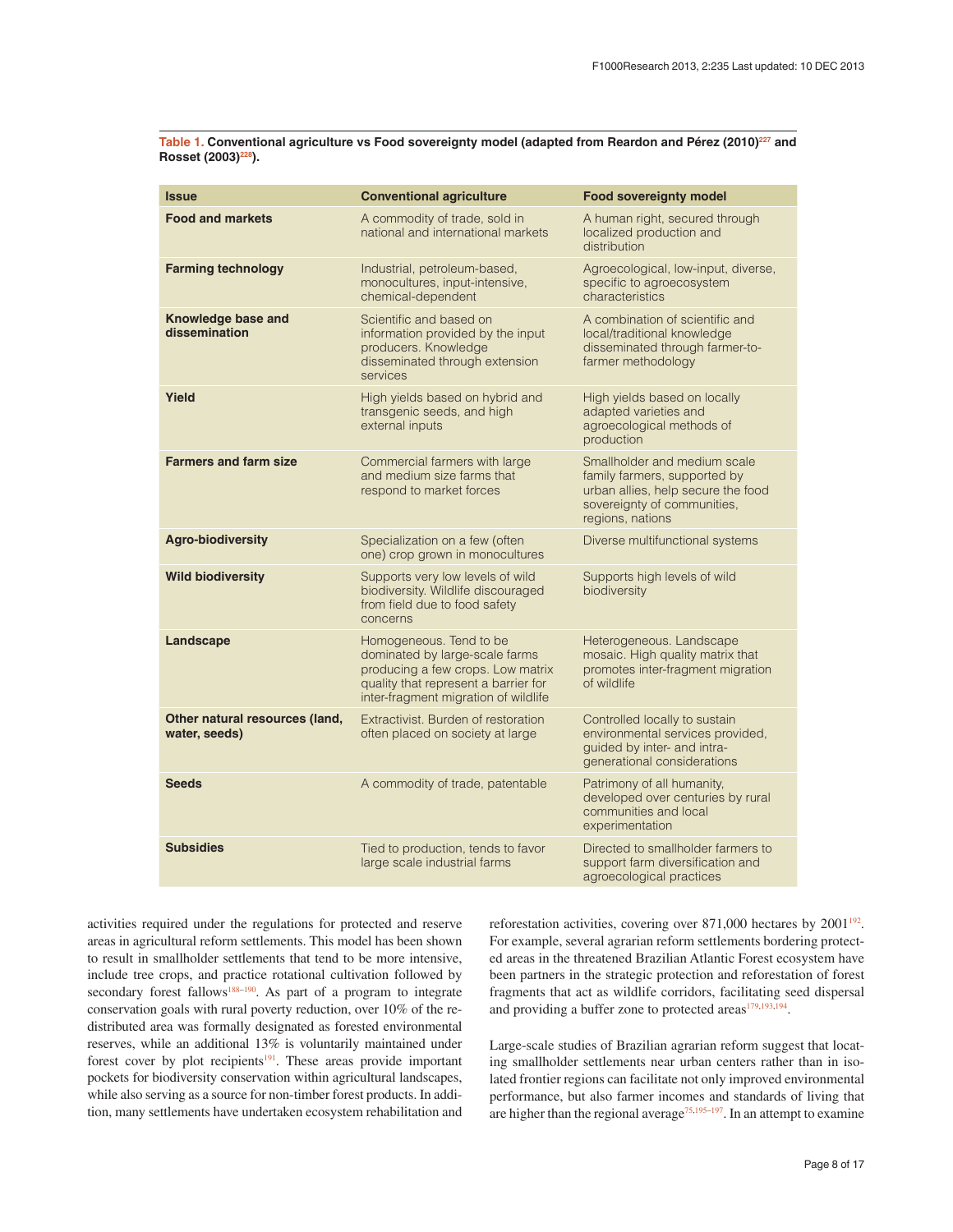the potential trade-offs between food production, poverty alleviation and environmental degradation, Sparovek *et al.*[195,198](#page-16-0) conducted a comprehensive study of 4,340 settlements, comprised of 458,000 families, which were created through government-sponsored land redistribution between 1985 and 2001. These land reform settlements demonstrated significant regional variation in environmental quality (measured as a weighted composite of legal reserve preservation, deforestation, soil degradation, and ecological restoration), with the highest indices of degradation found in the northern Amazonian states and the lowest in traditionally settled areas of the south and center-west $192$ .

#### Agroforestry and coffee farmer livelihoods in Central America and Mexico

Coffee and cocoa agroforestry systems also generate ecological, economic, and social benefits through farmers' management of high levels of agrobiodiversity—key elements of the food sovereignty framework. Correspondingly, when coffee and cacao are produced as perennial monocrops with little or no shade tree canopy, substantially lower levels of agrobiodiversity are observed $199$ . In Central America and Mexico, research on the relationship between livelihoods provision, poverty reduction, and biodiversity conservation has been conducted in resource-poor, small-farmer coffee communities of Matagalpa, northern Nicaragua, Tacuba, Western El Salvador and in Chiapas and Oaxaca, southern Mexico<sup>[200–202](#page-16-0)</sup>. Study sites in Central America contained a protected forest surrounded by an agroecological matrix dominated by shade coffee with smaller areas of annual crops. Farmers participating in these long-term studies grow coffee as their primary cash crop, along with a variety of food crops for consumption. A recent synthesis of this work shifted focus from biodiversity in coffee plantations themselves to the associated and planned agrobiodiversity that smallholder coffee households manage in the broader landscape<sup>202</sup>. This approach uses the household as the first unit of analysis and then considers the broader range of plant biodiversity managed and used by each household in coffee plantations as well as food crop plots and home gardens. The livelihoods framework<sup>203</sup> was then used to analyze the contributions of plant biodiversity to coffee farm households. Livelihoods are defined as people's capacities and means of living (e.g. food, income and assets, such as land, education etc.).

Small, individually managed farms contained significantly higher levels of shade tree diversity than larger plantations in both countries $202$  and contained a significantly higher number and diversity of fruit and firewood trees<sup>200,201</sup>. In related studies on shade coffee-based agroforestry systems in Chiapas<sup>204-206</sup>, no apparent relationship was found between farmer income levels and shade tree abundance or species composition—belying in this case a perceived trade-off between income and biodiversity. Rather, all of the studied farmers managed their plantations to produce a diversity of shade tree products for consumption. That is, a focus on diversified, small-scale agroecological production—tenets of food sovereignty—helped provide both livelihood benefits and benefits to biodiversity.

Mexican and Central American smallholder coffee production systems show strong interdependencies connecting rural livelihoods with high levels of agrobiodiversity. Although these livelihoods remain difficult—seasonal hunger is common and monetary incomes are low—agrobiodiversity and dynamic local organizations connected to alternative trade networks have shown themselves to be important factors in buffering vulnerability to external shocks, including hurricanes and crashing coffee prices $200,207-209$ (similar results were found in Nicaragua:[210\)](#page-16-0). Diversity and multiple land use practiced by small farmers guarantee some level of food security through direct production of food products even when commercial production is not profitable. However, despite the benefits offered by such systems, especially as compared to specialized, input-intensive monocultural alternatives, they ultimately cannot be maintained, or their contributions to poverty alleviation improved, unless they are supported by subsidies, investment, higher and stable prices, and reinforcement of local capacities in order to scale up towards local and regional markets<sup>5,19,46,[209](#page-16-0)</sup>.

#### *Milpa* and wild varieties in Guatemala and Mexico

Guatemalan and Mexican peasants continue to practice a polyculture system known as *milpa* (corn intercropped with beans, squash, chillies, and many other edible and useful plants) as they have done for thousands of years. Diversified livelihoods including the production of a variety of products from diversified agroecosystems for sale and self-consumption—helps them to guarantee food and economic security and stability and preserve non-economic cultural values<sup>19,211,212</sup>. By preserving their traditional agricultural practices, small-scale farmers conserve not only crop resources, but also many wild varieties associated with their traditional systems, an approach to food sovereignty that emphasizes local values, autonomy, and biodiversity. In the semiarid Tehuacan-Cuicatlan biosphere reserve in Mexico, researchers found 1,335 wild vascular plant species with one or more uses (e.g., fodder, medicinal, food, ornamental, soil control) $^{213}$  $^{213}$  $^{213}$ . These species represent over half of the total regional species diversity of vascular plants, and 82% of familial diversity. Blanckaert *et al.*[214](#page-16-0) found almost 150 useful weed species in the same region, with fodder weeds, for instance, cutting costs for industrial animal feed purchases and increasing survival of farm animals in times of drought. Similarly, herbs collected from maize fields in Mexico's Toluca Valley serve nutritional, medicinal and aesthetic purposes, and their use as fodder boosts the economic returns on maize farming by 55[%215.](#page-16-0) In Chiapas, Mexico, Tzeltal Mayans can recognize more than 1200 species of plants, many of which contribute to their livelihoods $216$ . The use of synthetic herbicides puts this diversity at risk and affects food security; in response, farmers may leave parts of their fields unsprayed to permit continued collection of useful "weeds"<sup>215</sup>. Thus traditional systems using wild varieties constitute another way that food sovereignty both encourages and depends on broad biological diversity, an approach distinct from and at times even in opposition to that encouraged in Latin America for the past  $50$  years<sup>[19](#page-12-0)</sup>.

In Mexico, researchers have examined the reasons for the persistence of cultivation of traditional maize varieties within the *milpa* by indigenous communities for domestic consumption, despite both the influx of cheaper imported corn from the U.S. under the North American Free Trade Agreement and the availability of less expensive domestic corn. Surveys of Zapotec indigenous households in the state of Oaxaca—an important center of corn genetic diversity—found that despite mean total production costs of more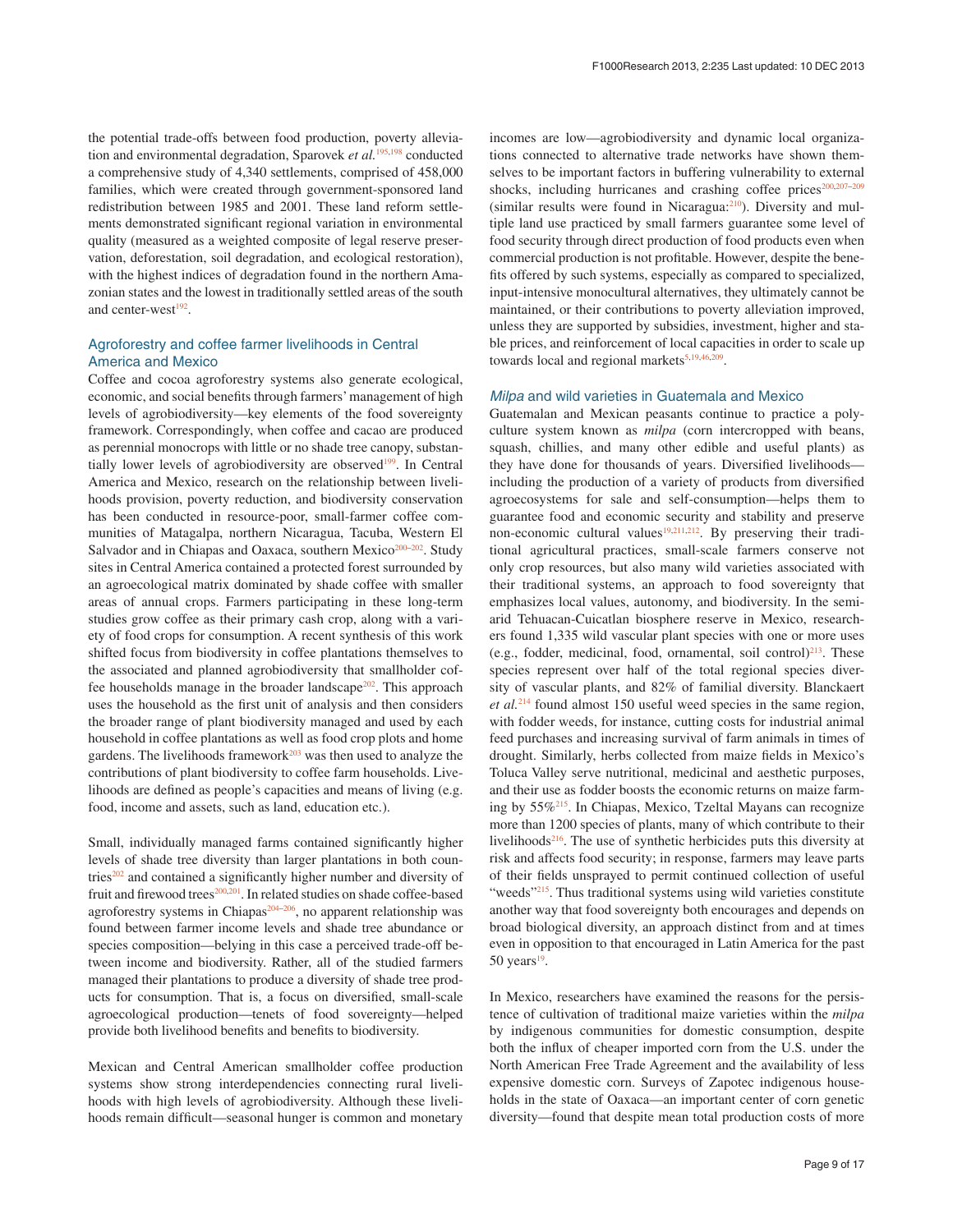than 400% above the market cost of corn, families continued to plant and consume many traditional varieties instead of (or in addition to) purchasing corn, for reasons that include perceived higher quality, nutritional superiority, and cultural factors<sup>209,217</sup>. Thus, despite the threats posed by trade liberalization, the persistence of these traditional varieties helps to sustain food sovereignty, local food security, and biodiversity.

#### **Conclusion**

In Latin America, the claim that there is an all-inclusive trap where economic poverty leads to biodiversity loss is not supported in the cases reviewed here, particularly in view of the higher biodiversity of typical smallholdings relative to large scale monoculture agriculture. Thus, efforts to help the smallholder agriculture sector escape poverty traps while stemming the tide of biodiversity loss, at least in Latin America, will require a strategy acknowledging the historical and continuing exogenous drivers of both problems. In this paper we have argued that these factors include the income and land structural biases and inequalities pervasive in the region, neoliberal policies that focus on the agro-export model and the conventional agricultural intensification that puts smallholders in a competitive but disadvantageous economic environment (paralleling and reinforcing Maru *et al.*'s 2012 synthesis of poverty traps among indigenous groups;<sup>2</sup>). Food sovereignty is an approach originating from the rural poor of Latin America (and beyond) that unites efforts to address unbalanced international trade policies, historical legacies and continuation of inequality, and the continuing consolidation of agricultural modernization policies often associated with negative impacts for small-scale farmers and sustainable ecosystems. Latin American smallholders have maintained and adopted diverse strategies, mixing modern and traditional agricultural varieties and supporting significant levels of on-farm biodiversity. The high on-farm biodiversity associated with smallholder agroecological practices has been empirically tied to greater stability in income and recovery from environmental disaster (i.e., resilience) $210,218,219$  $210,218,219$ , greater food security<sup>19</sup>, and generally positive effects for associated biodiversi-ty<sup>[54](#page-13-0)[,135](#page-14-0)</sup>. While the predominant trend has turned to staples produced by industrial agriculture to boost per capita energy consumption, this strategy threatens biodiversity, the livelihoods of small scale farmers and diet quality<sup>[53,](#page-13-0)[220,221](#page-16-0)</sup>. It also promotes chronic diseases, including diabetes, heart disease and obesity<sup>80</sup>.

However, evidence elucidating the connections between food sovereignty and its emphasis on diverse traditional crops, wild plants and animal species maintained by small-scale farmers with broader economic and health benefits is still accumulating. Although many traditional systems in Latin America have proved their durability in the long term[19,](#page-12-0) researchers face serious methodological challenges inherent in measuring the relationship between biodiversity and food security within a common framework $222-224$ . In emphasizing the collective right of food producers and consumers to decide the characteristics of their food system at local, regional and national levels, food sovereignty contains a crucial ambiguity—that is, the

question of how to resolve possible contradictions within these different geographies, from the nation-state to the individual<sup>225</sup>. This ambiguity arguably reflects both the empirical reality of immense variation between different sustainable and egalitarian institutions, and the conceptual flexibility necessary to create them.

For example, Ostrom's decades of work (e.g., Ostrom and Nagendra  $(2002)^{65}$  and Ostrom  $(2009)^{226}$ ) have shown that local institutions are crucial for the management of the commons. Her work has also consistently emphasized that devolving power to local stakeholders is never a panacea, nor is there a guaranteed formula. However, there are certain patterns that characterize successful local institutions, an empirical observation shared by other researchers who have posited "deep democracy" and strong local control as necessary but not sufficient conditions for sustainability $72$ . We argue that the food sovereignty framework offers a novel methodological opportunity to align the issues of poverty and conservation within a general socio-ecological model. The cases presented here and in the growing literature on food sovereignty correspond to a growing empirical recognition of the significant power of diversified smallholder agricultural systems $19,46$ , with all the tensions regarding institutions at multiple scales that this implies<sup>65</sup>. But perhaps most crucially, the food sovereignty framework represents an opportunity for those concerned with biodiversity conservation and poverty to work in alliance with millions of small-scale farmers and their supporters.

#### Author contributions

IP and JV conceived the paper. All authors carried out research for the paper. MJC, HW, and IP prepared the first draft of the manuscript. All authors were involved in revisions of the draft manuscript and have agreed to the final content.

#### Competing interests

Many of the authors have been involved with supporting peasant agriculture and working with farmers in Latin America for a number of years. They declare that they are intellectually and personally committed to supporting equitable and sustainable rural systems using academically rigorous research. They have at various points consulted for and worked with rural organizations supporting food sovereignty, including *La Vía Campesina*, the organization that helped originate the term food sovereignty. This work does not necessarily reflect the views of anyone but the authors, and was conducted independently of any such previous or on-going ties.

#### Grant information

The author(s) declared that no grants were involved in supporting this work.

#### Acknowledgments

Several anonymous reviewers provided feedback on various versions of this manuscript, as did C. B. Barrett and A. J. Travis. Any errors are ours.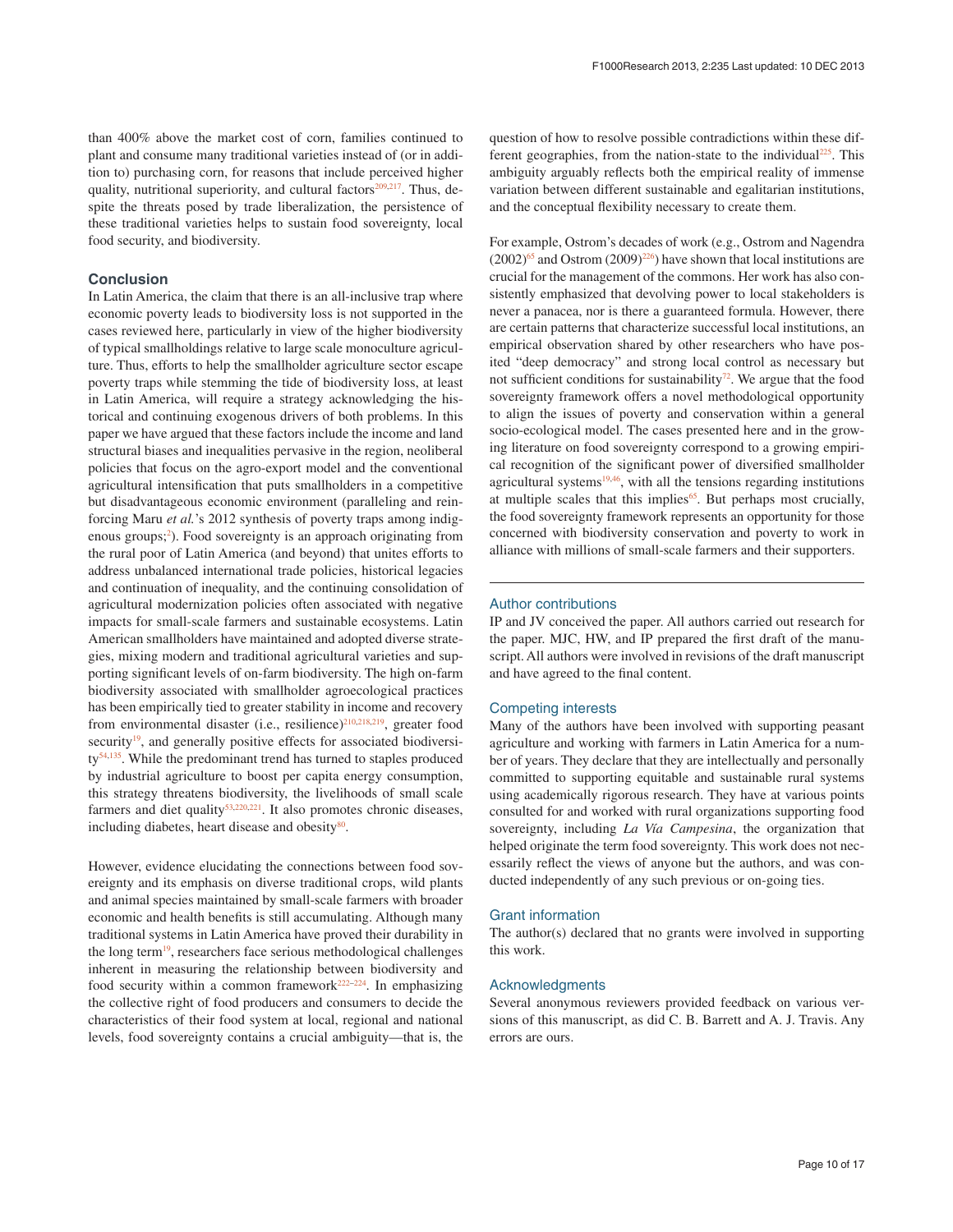#### <span id="page-12-0"></span>**References**

- 1. Azariadis C, Stachurski J: **Handbook of economic growth**. P. Aghion, S. N. Durlauf, Eds. (Elsevier, Amsterdam, 2005), vol. 1, Part 1, 295–384. **[Publisher Full Text](http://dx.doi.org/10.1016/S1574-0684(05)01005-1)**
- 2. Maru YT, Fletcher CS, Chewings VH, *et al.*: **A Synthesis of Current Approaches to Traps Is Useful But Needs Rethinking for Indigenous Disadvantage and Poverty Research.** *Ecology and Society.* 2012; **17**(2): 7. **[Publisher Full Text](http://dx.doi.org/10.5751/ES-04793-170207)**
- 3. Barrett CB, Travis AJ, Dasgupta P: **On biodiversity conservation and poverty traps.** *Proc Natl Acad Sci U S A.* 2011; **108**(34): 13907–12. **[PubMed Abstract](http://www.ncbi.nlm.nih.gov/pubmed/21873176)** | **[Publisher Full Text](http://dx.doi.org/10.1073/pnas.1011521108)** | **[Free Full Text](http://www.ncbi.nlm.nih.gov/pmc/articles/3161563)**
- 4. Mészáros I: **The challenge of sustainable development and the culture of substantive equality.** *Mon Rev.* 2001; **53**(7): 10. **[Reference Source](http://monthlyreview.org/2001/12/01/the-challenge-of-sustainable-development-and-the-culture-of-substantive-equality)**
- 5. Perfecto I, Vandermeer JH, Wright AL: **Nature's matrix: Linking a[g](http://books.google.co.in/books/about/Nature_s_Matrix.html?id=lcPq48XHgWcC&redir_esc=y)riculture, conservation and food sovereignty**. (Earthscan, London, 2009). **[Reference Source](http://books.google.co.in/books/about/Nature_s_Matrix.html?id=lcPq48XHgWcC&redir_esc=y)**
- 6. Holland TG, Peterson GD, Gonzalez A: **A cross-national analysis of how economic inequality predicts biodiversity loss.** *Conserv Biol.* 2009; **23**(5): 1304–13. **[PubMed Abstract](http://www.ncbi.nlm.nih.gov/pubmed/19765041)** | **[Publisher Full Text](http://dx.doi.org/10.1111/j.1523-1739.2009.01207.x)**
- 7. Freebairn DK: **Did the Green Revolution Concentrate Incomes? A Quantitative Study of Research Reports.** *World Dev.* 1995; **23**(2): 265–279. **[Publisher Full Text](http://dx.doi.org/10.1016/0305-750X(94)00116-G)**
- 8. CEPAL**, Panorama Social de América Latina** (Economic Commission of Latin America and the Caribbean; United Nations, Santiago, 2011). **[Reference Source](http://www.cepal.org/cgi-bin/getProd.asp?xml=/publicaciones/xml/1/45171/P45171.xml&xsl=/dds/tpl/p9f.xsl&base=/dds/tpl/top-bottom.xslt)**
- 9. Tilman D, Cassman KG, Matson PA, *et al.*: **Agricultural sustainability and intensive production practices.** *Nature.* 2002; **418**(6898): 671–7. **[PubMed Abstract](http://www.ncbi.nlm.nih.gov/pubmed/12167873)** | **[Publisher Full Text](http://dx.doi.org/10.1038/nature01014)**
- 10. Tilman D: **Global environmental impacts of agricultural expansion: the need for sustainable and efficient practices.** *Proc Natl Acad Sci U S A.* 1999; **96**(11): 5995–6000. **[PubMed Abstract](http://www.ncbi.nlm.nih.gov/pubmed/10339530)** | **[Publisher Full Text](http://dx.doi.org/10.1073/pnas.96.11.5995)** | **[Free Full Text](http://www.ncbi.nlm.nih.gov/pmc/articles/34218)**
- 11. McMichael P: **Development and Social Change: A global perspective**. (Pine Forge Press, Thousand Oaks, ed. 3rd Edition. 2004). **[Reference Source](http://www.scribd.com/doc/39437494/McMichael-Development-and-Social-Change-a-global-perspective-3rd-ed)**
- 12. Phalan B, Onial M, Balmford A, *et al.*: **Reconciling Food Production and Biodiversity Conservation: Land Sharing and Land Sparing Compared.** *Science.* 2011; **333**(6047): 1289–91. **[PubMed Abstract](http://www.ncbi.nlm.nih.gov/pubmed/21885781)** | **[Publisher Full Text](http://dx.doi.org/10.1126/science.1208742)**
- 13. Tscharntke T, Clough Y, Wanger TC, *et al.*: **Global food security, biodiversity conservation and the future of agricultural intensification.** *Biol Cons.* 2012; **151**(1): 53–59. **[Publisher Full Text](http://dx.doi.org/10.1016/j.biocon.2012.01.068)**
- 14. Barrett CB: **Economics of poverty, the environment and natural resource use**. R. B. Dellink, A. Ruijs, Eds. (Springer, Dordrecht, 2008), 17–40. **[Reference Source](http://www.springer.com/economics/environmental/book/978-1-4020-8302-0)**
- 15. Nadkarni MV: **Poverty, Environment, Development: A Many-Patterned Nexus.** *Econ Polit Weekly.* 2000; **35**(14): 1184–1190. **[Reference Source](http://www.jstor.org/discover/10.2307/4409113?uid=3738256&uid=2129&uid=2&uid=70&uid=4&sid=21102835191191)**
- 16. Taylor PJ, García Barrios R: **Global environmental economics: Equity and the limits to markets.** T. Mount, H. Shue, M. Dore, Eds. (Blackwell, Oxford, UK, 1999). **[Reference Source](http://trove.nla.gov.au/work/8363678?q=isbn9781557865113&c=book&versionId=9643786)**
- 17. Gray LC, Moseley WG: **A geographical perspective on poverty-environment interactions.** *Geogr J.* 2005; **171**(1): 9–23. **[Publisher Full Text](http://dx.doi.org/10.1111/j.1475-4959.2005.00146.x)**
- 18. Borras SM: **Pro-poor land reform: a critique**. (University of Ottawa Press, Ottawa, Ontario, 2007). **[Publisher Full Text](http://dx.doi.org/10.1177/0486613409357425)**
- 19. Nivia E: **Agriculture at a Crossroads: The International Assessment of Agricultural Knowledge, Science and Technology for Development (IAASTD)**. R. T. Watson, H. R. Herren, J. Wakhungu, Eds. (Island Press, Washington, D.C., 2009). **[Reference Source](http://www.unep.org/dewa/agassessment/reports/IAASTD/EN/Agricultureat a Crossroads_Synthesis Report (English).pdf)**
- 20. Pérez M, Schlesinger S, Wise TA: **La Promesa y los Peligros de la Liberalización del Comercio Agrícola: Lecciones de América Latina**. (Asociación de<br>Instituciones de Promoción y Educación (AIPE), and the Global Development and Environment Institute (GDAE) of Tufts University, La Paz Bolivia, 2009). **[Reference Source](http://www.aipe.org.bo/sac/public/mostrar_plugin.php?symbolic_name=LST_PUBLICACIONES_AIPE&id_plugin=86&lang=es&id_publicacion_aipe=174&referer=../../sac/public/mostrar_plugin.php)**
- 21. Barrett CB, Swallow BM: **Fractal poverty traps.** *World Dev.* 2006; **34**(1): 1–15. **[Publisher Full Text](http://dx.doi.org/10.1016/j.worlddev.2005.06.008)**
- 22. Weis AJ: **The global food economy: The battle for the future of farming**. (Zed Books, distributed by Palgrave Macmillan, London and New York, 2007). **[Reference Source](http://www.zedbooks.co.uk/paperback/the-global-food-economy)**
- 23. Dasgupta P: **An inquiry into well-being and destitution**. (Clarendon, Oxford, 1993). **[Reference Source](http://books.google.co.in/books/about/An_Inquiry_Into_Well_being_and_Destituti.html?id=5wDB5N61unIC&redir_esc=y)**
- 24. Berkes F, Folke C: **Linking social and ecological systems**. (Cambridge University Press, Cambridge, 1998). **[Reference Source](http://www.ecologyandsociety.org/vol4/iss2/art5/#author)**
- 25. Van Kooten GC, Bulte EH: **The economics of nature: Managing biological**

**assets**. (Malden, Blackwell, 2000).

**[Reference Source](http://www.econbiz.de/en/search/detailed-view/doc/all/the-economics-of-nature-managing-biological-assets-vankooten-gerrit-cornelis/10001396588/?no_cache=1)** 26. **World Resources Institute (WRI), "World resources 2005: The wealth of the** 

- **poor--Managing ecosyst[e](http://www.wri.org/publication/world-resources-2005-wealth-poor)ms to fight poverty**. (World Resources Institute, Washington, D.C., 2005). **[Reference Source](http://www.wri.org/publication/world-resources-2005-wealth-poor)**
- 27. World Bank, **Where is the Wealth of Nations? Measuring Capital for the 21st Century**. (The World Bank, Washington, 2006). **[Reference Source](http://books.google.co.in/books/about/Where_Is_the_Wealth_of_Nations.html?id=4bJQge7WFHAC&redir_esc=y)**
- 28. Marenya PP, Barrett CB: **State-conditional Fertilizer Yield Response on Western Kenyan Farms.** *Am J Agr Econ.* 2009; **91**(4): 991–1006. **[Publisher Full Text](http://dx.doi.org/10.1111/j.1467-8276.2009.01313.x)**
- 29. García Barrios R, García Barrios LE: **Environmental and technological degradation in peasant agriculture: [A](http://dx.doi.org/10.1016/0305-750X(90)90044-X) consequence of development in Mexico.** *World Dev.* 1990; **18**(11): 1569–1585. **[Publisher Full Text](http://dx.doi.org/10.1016/0305-750X(90)90044-X)**
- 30. Ostrom E: **Paper presented at the Ford Foundation 50th Anniversary Forum, Axotla**. Mexico City, Mexico, 2012.
- 31. Robbins P: **Political ecology: A critical introduction**. Critical introductions to geography (Blackwell Publishing, Malden, MA, 2004). **[Reference Source](http://www.jstor.org/discover/10.2307/30033992?uid=3738256&uid=2129&uid=2&uid=70&uid=4&sid=21102878630321)**
- 32. Escobar A: **Encountering Development: The Making and Unmaking of the Third World**. Princeton studies in culture/power/history (Princeton University Press, Princeton, N.J., 1995); ix 290. **[Reference Source](http://www.questia.com/library/103227750/encountering-development-the-making-and-unmaking)**
- 33. Department for International Development (DFID), Directorate General for Development-European Commission (EC), United Nations Development Programme (UNDP), The World Bank, **Linking poverty reduction and environmental management: Policy challenges [an](http://www-wds.worldbank.org/servlet/WDSContentServer/WDSP/IB/2002/09/27/000094946_02091704130739/Rendered/PDF/multi0page.pdf)d opportunities**.*Working Paper.* (The World Bank, Washington, D.C., 2002). **[Reference Source](http://www-wds.worldbank.org/servlet/WDSContentServer/WDSP/IB/2002/09/27/000094946_02091704130739/Rendered/PDF/multi0page.pdf)**
- 34. McMichael P: **A food regime genealogy.** *J Peasant Stud.* 2009; **36**(1): 139–169. **[Publisher Full Text](http://dx.doi.org/10.1080/03066150902820354)**
- 35. Conroy ME, Murray DL, Rosset PM: **A cautionary tale: failed US development policy in Central America**. (Lynne Rienner Publishers, Boulder, CO and London, 1996). **[Reference Source](https://www.rienner.com/title/A_Cautionary_Tale_Failed_U_S_Development_Policy_in_Central_America)**
- 36. Berdegué JA, Fuentealba R: **paper presented at the New Directions for Smallholder Agriculture**. Rome, Italy, 2011. **[Reference Source](http://www3.imperial.ac.uk/newsandeventspggrp/imperialcollege/centres/africanagriculturaldevelopment/newssummary/news_18-3-2011-14-6-44?newsid=97622)**
- 37. Krueger AO, Schiff M, Valdés A: **Agricultural incentives in developing countries: Measuring the effect of sectoral and economywide policies.** *World Bank Econ Rev.* 1988; **2**(3): 255–271. **[Publisher Full Text](http://dx.doi.org/10.1093/wber/2.3.255)**
- 38. World Bank **Rural development:** *Sector Policy Paper***.** (The World Bank, Washington, DC, 1975). **[Reference Source](http://books.google.co.in/books/about/Rural_Development.html?id=zGdCmAEACAAJ&redir_esc=y)**
- 39. Araghi F: **Peasants and globalisation: political economy, rural transformation and the agrarian question**. A. Haroon Akram-Lodhi, C. Kay Eds. (Routledge, London, 2008), 336. **[Reference Source](http://www.routledge.com/books/details/9780415446297/)**
- 40. Otero G: **Neoliberal Globalization, NAFTA and Migration: Mexico's Loss of Food and Labor Sovereignty.** *J Poverty.* 2011; **15**(4): 384–402. **[Publisher Full Text](http://dx.doi.org/10.1080/10875549.2011.614514)**
- 41. Schejtman A, Berdegué JA, Florez Victoria, *et al.*: **Trade and poverty in Latin America**. P. Giordano, Ed. (Inter-American Development Bank, Washington, D.C., 2009), 249–322. **[Reference Source](http://www.iadb.org/en/publications/publication-detail,7101.html?id=13088)**
- 42. Justino P, Litchfield J, Whitehead L: **The impact of inequalit[y](http://www.sussex.ac.uk/Units/PRU/wps/wp21.pdf) in Latin America**. *Working Paper 21*. (University of Sussex, Sussex, UK, 2003). **[Reference Source](http://www.sussex.ac.uk/Units/PRU/wps/wp21.pdf)**
- 43. Berdegué JA, Schejtman Alexander, Chiriboga Manuel, *et al.*: **Towards national and global agendas: Latin America and the Caribbean**. Background paper for the World Development Report 2008" (The World Bank and Rimisp-Latin American Center for Rural Development, Santiago, Chile, 2006). **[Reference Source](https://openknowledge.worldbank.org/handle/10986/9241?show=full)**
- Modrego F, Charnay R, Jara E, et al.: **Small farmers in Developing Countries: Some results of household surveys data analysis**. Background paper for the World Development Report 2008" (The World Bank and Rimisp-Latin American Center for Rural Development, Santiago, Chile, 2006). **[Reference Source](https://openknowledge.worldbank.org/handle/10986/9205)**
- 45. Vandermeer JH, Perfecto I: **Breakfast of biodiversity: The political ecology of rain forest destruction**. (FoodFirst Books, Oakland, CA ed. 2nd, 2005). **[Reference Source](http://www.foodfirst.org/en/store/book/Breakfast_of_Biodiversity)**
- 46. **International Assessment of Agricultural Knowledge Science and Technology for Development (IAASTD)**. *Agriculture at a crossroads: International assessment of agricultural knowledge, science and technology for development*. (Island Press, Washington, D.C., 2009). **[Reference Source](http://www.unep.org/dewa/agassessment/reports/IAASTD/EN/Agriculture at a Crossroads_Global Report (English).pdf)**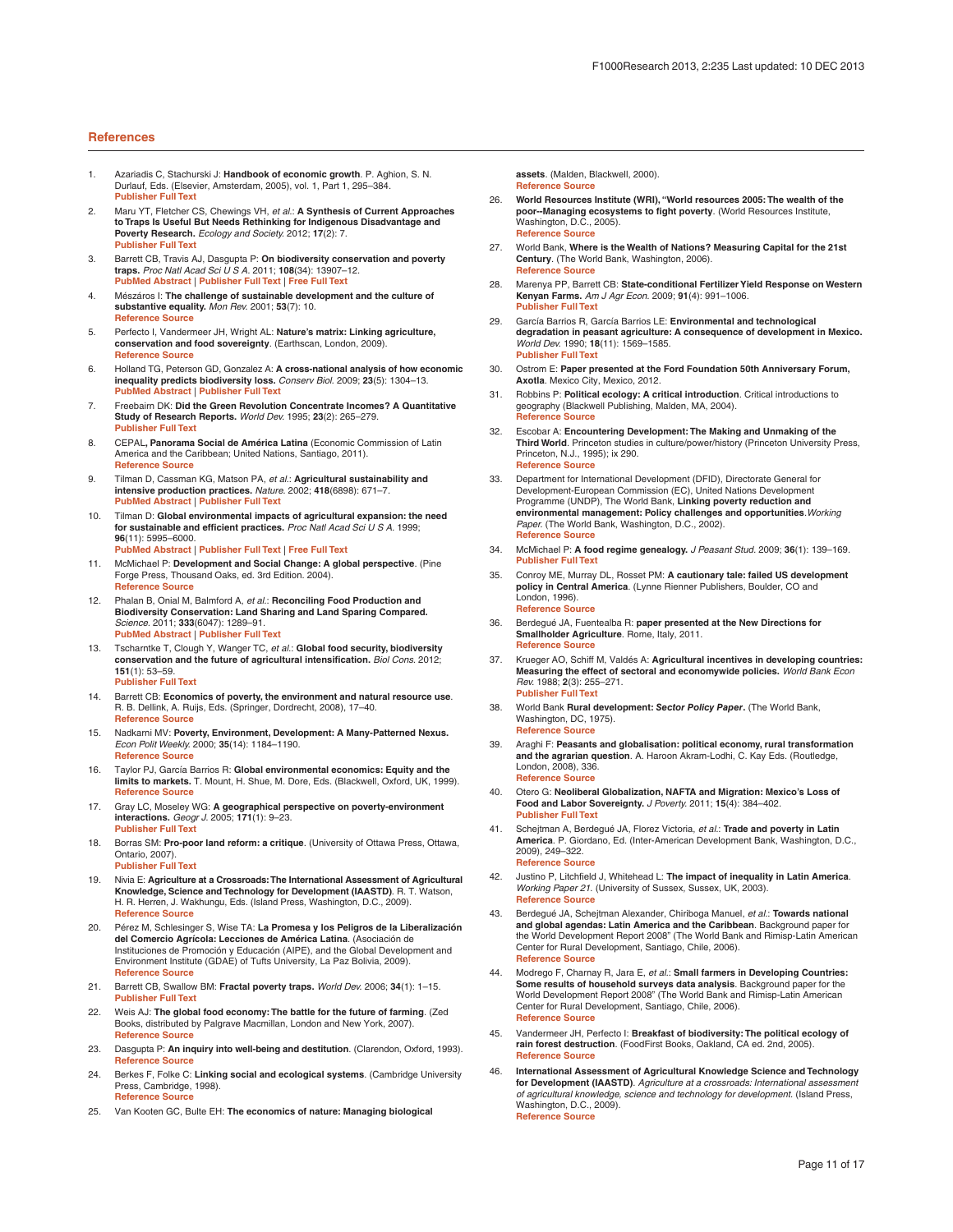- <span id="page-13-0"></span>47. DeFries R, Rudel TK, Uriarte M, *et al.*: **Deforestation driven by urban population growth and agricultural trade in the twenty-first century.** *Nature Geosci.* 2010; **3**: 178–181. **[Publisher Full Text](http://dx.doi.org/10.1038/ngeo756)**
- 48. Thrupp LA, Bergeron G, Waters WF: **Bittersweet harvests for global supermarkets: Challenges in Latin America's agricultural export boom**. (World Resources Institute, Washington, D.C., 1995). **[Reference Source](http://www.wri.org/publication/bittersweet-harvests-global-supermarkets)**
- 49. Wright AL: **Rethinking the Circle of Poison: The Politics of Pesticide Poisoning among Mexican Farm Workers.** *Lat Am Perspect.* 1986; **13**(4): 26–59. **[PubMed Abstract](http://www.ncbi.nlm.nih.gov/pubmed/11617577)** | **[Publisher Full Text](http://dx.doi.org/10.1177/0094582X8601300403)**
- 50. Altieri MA, Rojas A: **Ecological Impacts of Chile's Neoliberal Policies, with Special Emphasis on Agroecosystems.** *Env Dev Sustain.* 1999; **1**(1): 55–72. **[Publisher Full Text](http://dx.doi.org/10.1023/A:1010063724280)**
- 51. Donald PF: **Biodiversity impacts of some agricultural commodity production systems.** *Conserv Biol.* 2004; **18**(1): 17–38. **[Publisher Full Text](http://dx.doi.org/10.1111/j.1523-1739.2004.01803.x)**
- 52. Liverman DM, Vilas S: **Neoliberalism and the environment in Latin America.** *Annu Rev Environ Resour.* 2006; **31**: 327–363. **[Publisher Full Text](http://dx.doi.org/10.1146/annurev.energy.29.102403.140729)**
- 53. Foley JA, Ramankutty N, Brauman KA, *et al.*: **Solutions for a cultivated planet.** *Nature.* 2011; **478**(7369): 337–342. **[PubMed Abstract](http://www.ncbi.nlm.nih.gov/pubmed/21993620)** | **[Publisher Full Text](http://dx.doi.org/10.1038/nature10452)**
- 54. Perfecto I, Vandermeer JH: **The agroecological matrix as alternative to the land-sparing/agriculture intensification model.** *Proc Natl Acad Sci U S A.* 2010; **107**(13): 5786–5791. **[PubMed Abstract](http://www.ncbi.nlm.nih.gov/pubmed/20339080)** | **[Publisher Full Text](http://dx.doi.org/10.1073/pnas.0905455107)** | **[Free Full Text](http://www.ncbi.nlm.nih.gov/pmc/articles/2851926)**
- 55. Gibbs KE, Mackey RL, Currie DJ: **Human land use agriculture, pesticides and losses of imperiled species.** *Diversity Distrib.* 2009; **15**(2): 242–253. **[Publisher Full Text](http://dx.doi.org/10.1111/j.1472-4642.2008.00543.x)**
- 56. Patnaik U: **Food availability and famine: a longer view.** *J Peasant Stud.* 1991; **19**(1): 1–25.
	- **[Publisher Full Text](http://dx.doi.org/10.1080/03066159108438469)**
- 57. Davis M: **Late Victorian Holocausts: El Niño famines and the making of the Third World**. (Verso, London and New York, 2002). **[Reference Source](http://books.google.co.in/books/about/Late_Victorian_Holocausts.html?id=2LjYUY3LHkoC&redir_esc=y)**
- 58. Waldman A: **Poor in India starve as surplus wheat rots**. *The New York Times*, December 2, 2002; A3. **[Reference Source](http://www.nytimes.com/2002/12/02/world/poor-in-india-starve-as-surplus-wheat-rots.html?pagewanted=all&src=pm)**
- 59. Rudel TK, Schneider L, Uriarte M, *et al.*: **Agricultural intensification and changes in cultivated areas, 1970–2005.** *Proc Natl Acad Sci USA.* 2009; **106**(49): 20675–20680.
	- **[PubMed Abstract](http://www.ncbi.nlm.nih.gov/pubmed/19955435)** | **[Publisher Full Text](http://dx.doi.org/10.1073/pnas.0812540106)** | **[Free Full Text](http://www.ncbi.nlm.nih.gov/pmc/articles/2791618)**
- 60. Ewers RM, Scharlemann JPW, Balmford A, *et al.*: **Do increases in agricu[lt](http://dx.doi.org/10.1111/j.1365-2486.2009.01849.x)ural yield spare land for nature?** *Glob Change Biol.* 2009; **15**(7): 1716–1726. **[Publisher Full Text](http://dx.doi.org/10.1111/j.1365-2486.2009.01849.x)**
- 61. Sen A: **Poverty and famines: an essay on entitlement and deprivation**. (Oxford University Press, Oxford, UK, 1981). **[Publisher Full Text](http://dx.doi.org/10.1017/S0022050700028886)**
- 62. Smith LC, El Obeid AE, Jensen HH: **The geography and causes of food insecurity in developing countries.** *Agr Econ.* 2000; **22**(2): 199–215. **[Publisher Full Text](http://dx.doi.org/10.1016/S0169-5150(99)00051-1)**
- 63. Das RJ: **The Green Revolution and poverty: A theoretical and empirical examination of the relation between technology and society.** *Geoforum.* 2002; **33**(1): 55–72. **[Publisher Full Text](http://dx.doi.org/10.1016/S0016-7185%2801%2900006-9)**
- 64. Borras SM, Franco JC: **Global Land Grabbing and Trajectories of Agrarian Change: A Preliminary Analysis.** *Journal of Agrarian Change.* 2012; **12**(1): 34–59. **[Publisher Full Text](http://dx.doi.org/10.1111/j.1471-0366.2011.00339.x)**
- 65. Ostrom E, Nagendra H: **Insights on linking forests, trees, and people from the air on the ground, and in the laboratory.** *Proc Natl Acad Sci U S A.* 2006; **103**(51): 19224–19231. **[PubMed Abstract](http://www.ncbi.nlm.nih.gov/pubmed/17088538)** | **[Publisher Full Text](http://dx.doi.org/10.1073/pnas.0607962103)** | **[Free Full Text](http://www.ncbi.nlm.nih.gov/pmc/articles/1838564)**
- 66. Chiriboga M: **El desarrollo sostenible en el Medio Rural**. L. Martínez, Ed. (FLASCO, Quito, Ecuador, 1999). **[Reference Source](http://www.flacso.org.ec/portal/publicaciones/detalle/el-desarrollo-sostenible-en-el-medio-rural.3240)**
- 67. World Bank**, World development report 2008: Agriculture for development.** (The World Bank, Washington, D.C., 2007). **[Publisher Full Text](http://dx.doi.org/10.1596/978-0-8213-6807-7)**
- 68. Holt-Giménez E: **Out of AGRA: The Green Revolution returns to Africa.** *Development.* 2008; **51**: 464–471. **[Publisher Full Text](http://dx.doi.org/10.1057/dev.2008.49)**
- 69. Moseley WG, Carney J, Becker L: **Neoliberal policy, rural livelihoods, and urban food security in West Africa: A comparative study of The Gambia, Côte d'Ivoire, and Mali.** *Proc Natl Acad Sci U S A.* 2010; **107**(13): 5774–5779. **[PubMed Abstract](http://www.ncbi.nlm.nih.gov/pubmed/20339079)** | **[Publisher Full Text](http://dx.doi.org/10.1073/pnas.0905717107)** | **[Free Full Text](http://www.ncbi.nlm.nih.gov/pmc/articles/2851933)**
- 70. Buckland J: **International Obstacles to Rural Development: How Neoliberal Policies Constrain Competitive Markets and Sustainable Agriculture.** *Rev Can Etud Dev.* 2006; **27**(1): 9–24. **[Publisher Full Text](http://dx.doi.org/10.1080/02255189.2006.9669117)**
- 71. De Young R, Princen T: **The localization reader: Adapting to the coming downshift**. R. De Young, T. Princen, Eds. (MIT Press, Cambridge, MA, 2012), xvii–xxvi. **[Reference Source](http://mitpress.mit.edu/books/localization-reader)**
- 72. Prugh T, Costanza R, Daly HE: **The local politics of global sustainability**. (Island Press, Washington, D.C., 2000), xvi 173. **[Reference Source](http://www.isecoeco.org/the-local-politics-of-global-sustainability/)**
- 73. Marsden T: **Third natures? Reconstituting Space through Place-makin[g](http://ijsaf.org/archive/19/2/marsden.pdf)  strategies for sustainability.** *Int J Sociol Agr Food.* 2012; **19**(2): 257–274. **[Reference Source](http://ijsaf.org/archive/19/2/marsden.pdf)**
- Lyson TA, Torres RJ, Welsh R: Scale of agricultural production, civic **engagement, and community welfare.** *Soc Forces.* 2001; **80**(1): 311–327. **[Publisher Full Text](http://dx.doi.org/10.1353/sof.2001.0079)**
- 75. Leite S, Heredia B, Medeiros L, *et al.*: **Impactos dos Assentamentos: Um estudo sobre o meio rural brasileiro**. (Editora UNESP, São Paulo, 2004). **[Reference Source](http://books.google.co.in/books/about/Impactos_dos_assentamentos.html?id=lYVjAAAAMAAJ&redir_esc=y)**
- 76. Goldschmidt W: **As you sow: three studies in the social consequences of agribusiness**. (Allenheld, Osmun, New York, 1978). **[Reference Source](http://trove.nla.gov.au/work/11406067?selectedversion=NBD1009822)**
- 77. Bodley JH: **The power of scale: A global history approach**. (M.E. Sharpe, Armonk, N.Y., 2003). **[Reference Source](http://www.worldcat.org/title/power-of-scale-a-global-history-approach/oclc/49627712)**
- 78. Patel RC: **The value of nothing: How to reshape market society and redefine democracy**. (Picador, New York, 2009). **[Reference Source](http://www.abebooks.com/Value-Nothing-Reshape-Market-Society-Redefine/9419930965/bd)**
- 79. Swift MJ, Izac AMN, van Noordwijk M: **Biodiversity and ecosystem services in agricultural landscapes - are we asking the right questions?** *Agr Ecosyst Environ.* 2004; **104**(1): 113–134. **[Publisher Full Text](http://dx.doi.org/10.1016/j.agee.2004.01.013)**
- 80. **Millennium Ecosystem Assessment (MEA), "Ecosystems and Human Well-Being: Current State and Trends: Findings of the Condition and Trends Working Group"**. (Island Press, Washington, D.C., 2005). **[Reference Source](http://www.scribd.com/doc/38690874/Ecosystems-and-Human-Well-Being-Current-State-and-Trends)**
- 81. Thrupp LA: **Linking agricultural biodiversity and food security: the valuable role of agrobiodiversity for sustainable agriculture.** *Int Aff.* 2000; **76**(2): 265–281. **[PubMed Abstract](http://www.ncbi.nlm.nih.gov/pubmed/18383639)**
- 82. Remans R, Flynn DFB, DeClerck F, *et al.*: **Sustainable diets and biodiversity: Directions and solutions for policy, research and action**. B. Burlingame, S. Dernini, Eds. (Food and Agriculture Organization of the United Nations, Rome, Italy, 2010), pp. 134–149. **[Reference Source](http://www.fao.org/docrep/016/i3004e/i3004e.pdf)**
- 83. Gold K, McBurney RPH: **Sustainable diets and biodiversity: Directions and solutions for policy, research and action**. B. Burlingame, S. Dernini, Eds. (Food and Agriculture Organization of the United Nations, Rome, Italy, 2010), pp. 108–114. **[Reference Source](http://www.fao.org/docrep/016/i3004e/i3004e.pdf)**
- 84. Hooper DU, Chapin FS, Ewel JJ, *et al.*: **Effects of biodiversity on ecosystem functioning: a consensus of current knowledge.** *Ecol Monogr.* 2005; **75**(1): 3–35. **[Publisher Full Text](http://dx.doi.org/10.1890/04-0922)**
- 85. Jarvis D, Brown AH, Cuong PH, *et al.*: **A global perspective of the richness and evenness of traditional crop-variety diversity maintained by farming communities.** *Proc Natl Acad Sci USA.* 2008; **105**(14): 5326–5331. **[PubMed Abstract](http://www.ncbi.nlm.nih.gov/pubmed/18362337)** | **[Publisher Full Text](http://dx.doi.org/10.1073/pnas.0800607105)** | **[Free Full Text](http://www.ncbi.nlm.nih.gov/pmc/articles/2291090)**
- 86. Easterling W, Apps M: **Assessing the Consequences of Climate Change for Food and forest Resources: A View from the IPCC.** *Climatic Change.* 2005; **70**(1–2): 165–189. **[Publisher Full Text](http://dx.doi.org/10.1007/s10584-005-5941-0)**
- 87. Beg N, Morlota JC, Davidson O, *et al.*: **Linkages between climate change and sustainable development.** *Climate Pol.* 2002; **2**(2–3): 129–144. **[Publisher Full Text](http://dx.doi.org/10.1016/S1469-3062(02)00028-1)**
- 88. Kassam K: **Pluralism, Resilience, and the Ecology of Survival: Case Studies from the Pamir Mountains of Afghanistan.** *Ecol Soc.* 2010; **15**(2). **[Reference Source](http://www.ecologyandsociety.org/vol15/iss2/art8/)**
- 89. McLaughlin P, Dietz T: **Structure, agency and environment: Toward an integrated perspective on vulnerability.** *Global Environ Chang.* 2008; **18**(1): 99–111. **[Publisher Full Text](http://dx.doi.org/10.1016/j.gloenvcha.2007.05.003)**
- 90. Tomich TP, Brodt S, Ferris H, *et al.*: **Agroecology: A Review from a Global-Change Perspective.** *Annu Rev Environ Resour.* 2011; **36**: 193–222. **[Publisher Full Text](http://dx.doi.org/10.1146/annurev-environ-012110-121302)**
- 91. McDowell JZ, Hess JJ: **Accessing adaptation: Multiple stressors on livelihoods in the Bolivian highlands under a changing climate.** *Global Environ Chang.* 2012; **22**(2): 342–352. **[Publisher Full Text](http://dx.doi.org/10.1016/j.gloenvcha.2011.11.002)**
- 92. Lin BB: **Resilience in Agriculture through Crop Diversification: Adaptive Management for Environmental Change.** *Bioscience.* 2011; **61**(3): 183–193. **[Publisher Full Text](http://dx.doi.org/10.1525/bio.2011.61.3.4)**
- 93. Dorsey B: **Agricultural Intensification, Diversification, and Commercial Production among Smallholder Coffee Growers in Central Kenya.** *Econ Geogr.* 1999; **75**(2): 178–195. **[Publisher Full Text](http://dx.doi.org/10.1111/j.1944-8287.1999.tb00122.x)**
- 94. Kasem S, Thapa GB: **Crop diversification in Thailand: Status, determinants, and effects on income and use of inputs.** *Land Use Policy.* 2011; **28**(3): 618–628. **[Publisher Full Text](http://dx.doi.org/10.1016/j.landusepol.2010.12.001)**
- 95. Gomiero T, Pimentel D, Paoletti MG: **Environmental Impact of Different Agricultural Management Practices: Conventional vs. Organic Agriculture.** *Crit Rev Plant Sci.* 2011; **30**(1–2): 95–124. **[Publisher Full Text](http://dx.doi.org/10.1080/07352689.2011.554355)**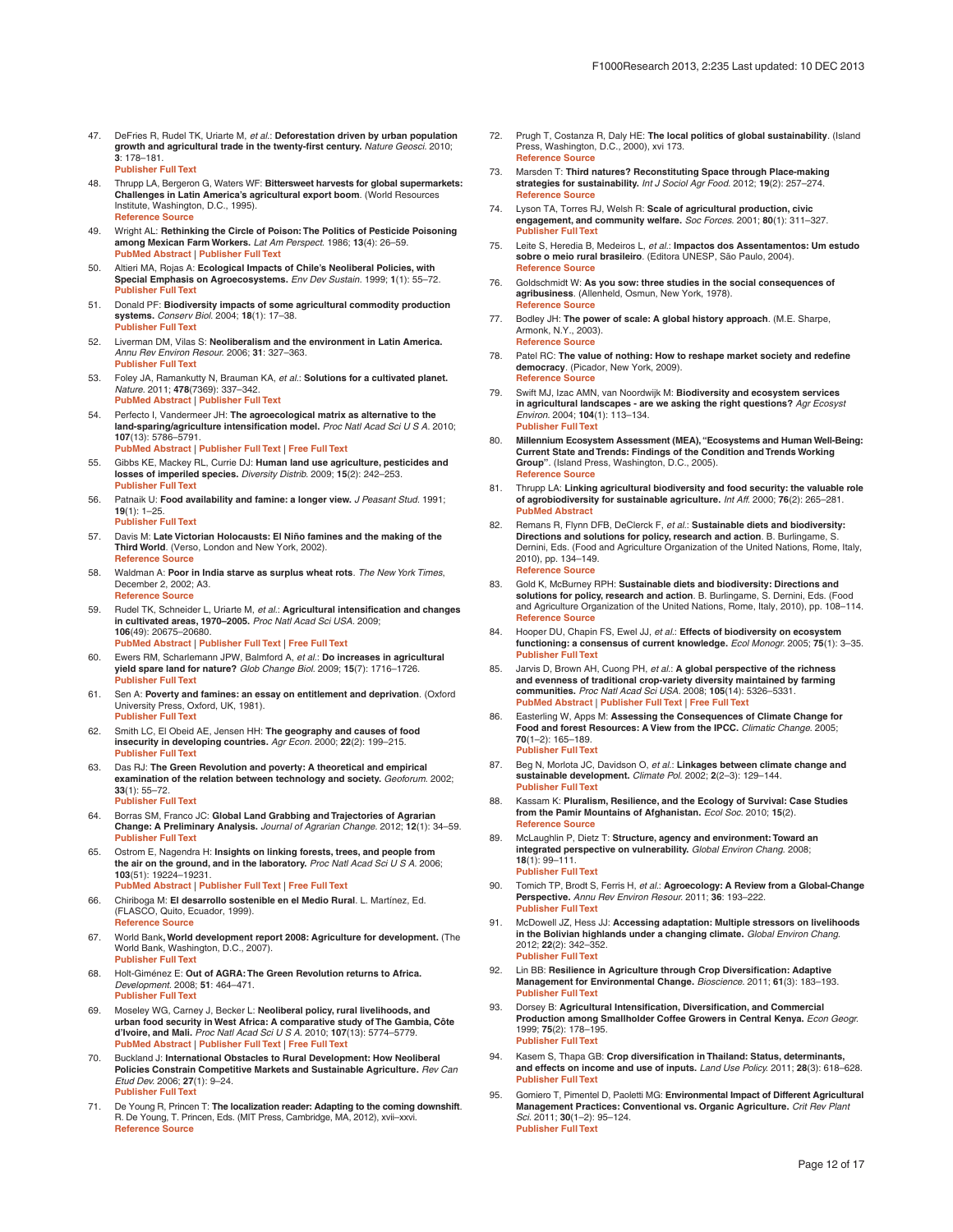- <span id="page-14-0"></span>Paoletti MG, Pimentel D, Stinner BR, et al.: Agroecosystem biodiversity: **Matching production and conservation biology.** *Agr Ecosyst Environ.* 1992; **40**(1–4): 3–23. **[Publisher Full Text](http://dx.doi.org/10.1016/0167-8809(92)90080-U)**
- 97. Schönning M, Richardsdotter-Dirke M: **"Ekologiskt och konventionellt jordbruk: skillnader i biologisk mångfald och livsmedelskvalitet. En litteraturöversikt (Organic and conventional agriculture: differences in biodiversity and food quality: A literature review)"**. *Rapport 9304*. (Svenska Naturskyddsföreningen (The Swedish Society for Nature Conservation), Stockholm, Sweden, 1996). **[Reference Source](https://biblioteket.stockholm.se/titel/417717)**
- 98. Bengtsson J, Ahnström J, Weibull AC: **The effects of organic agriculture on biodiversity and abundance: a meta-analysis.** *J Appl Ecol.* 2005; **42**(2): 261–269. **[Publisher Full Text](http://dx.doi.org/10.1111/j.1365-2664.2005.01005.x)**
- 99. Scherr SJ, McNeely JA: **Biodiversity conservation and agricultural sustainability: Towards a new paradigm of 'ecoagriculture' landscapes.** *Philos Trans R Soc Lond B Biol Sci.* 2008; **363**(1491): 477–494. **[PubMed Abstract](http://www.ncbi.nlm.nih.gov/pubmed/17652072)** | **[Publisher Full Text](http://dx.doi.org/10.1098/rstb.2007.2165)** | **[Free Full Text](http://www.ncbi.nlm.nih.gov/pmc/articles/2610165)**
- 100. Pywell RF, Heard MS, Bradbury RB, *et al.*: **Wildlife-friendly farming benefits rare birds, bees and plants.** *Biol Lett.* 2012; **8**(5): 772–775. **[PubMed Abstract](http://www.ncbi.nlm.nih.gov/pubmed/22675140)** | **[Publisher Full Text](http://dx.doi.org/10.1098/rsbl.2012.0367)** | **[Free Full Text](http://www.ncbi.nlm.nih.gov/pmc/articles/3440986)**
- 101. Kremen C, Miles AF: **Comparing biologically diversified with conventional farming systems: What is known about environmental benefits, externalities and tradeoffs among crop productivity and ecosystem services?** *Ecol Soc.* 2012; **17**: 40.
- 102. Altieri MA: **The ecological role of biodiversity in agroecosystems.** *Agr Ecosyst Environ.* 1999; **74**(1–3): 19–31. **[Reference Source](http://www.sciencedirect.com/science/article/pii/S0167880999000286)**
- 103. Tscharntke T, Klein AM, Kruess A, *et al.*: **Landscape perspectives on agricultural intensification and biodiversity-ecosystem service management.** *Ecol Lett.* 2005; **8**(8): 857–874. **[Publisher Full Text](http://dx.doi.org/10.1111/j.1461-0248.2005.00782.x)**
- 104. Vandermeer JH, Lawrence D, Symstad A, *et al.*: **Biodiversity and ecosystem functioning: Synthesis and perspectives**. M. Loreau, S. Naeem, P. Inchausti, Eds. (Oxford University Press, Oxford, 2002), 221–236.
- 105. Gabriel D, Sait SM, Hodgson JA, *et al.*: **Scale matters: the impact of organic farming on biodiversity at different spatial scales.** *Ecol Lett.* 2010; **13**(7): 858–69. **[PubMed Abstract](http://www.ncbi.nlm.nih.gov/pubmed/20482572)** | **[Publisher Full Text](http://dx.doi.org/10.1111/j.1461-0248.2010.01481.x)**
- 106. Balmford A, Green RE, Scharlemann JPW: **Sparing land for nature: Exploring the potential impact of changes in agricultural yield on the area needed for crop production.** *Glob Change Biol.* 2005; **11**(10): 1594–1605. **[Publisher Full Text](http://dx.doi.org/10.1111/j.1365-2486.2005.001035.x)**
- 107. Pfiffner L, Häring A, Dabbert S, *et al.*: **Organic Food and Farming: Towards Partnership and Action in Europe**. (Dänish Ministry for Food, Agriculture and Fisheries, Copenhagen, Denmark, 2001), 115–123.
- 108. Fuller RJ, Norton LR, Feber RE, *et al.*: **Benefits of organic farming to biodiversity vary among taxa.** *Biol Lett.* 2005; **1**(4): 431–4. **[PubMed Abstract](http://www.ncbi.nlm.nih.gov/pubmed/17148225)** | **[Publisher Full Text](http://dx.doi.org/10.1098/rsbl.2005.0357)** | **[Free Full Text](http://www.ncbi.nlm.nih.gov/pmc/articles/1626368)**
- 109. Hole DG, Perkins AJ, Wilson JD, *et al.*: **Does organic farming benefit biodiversity?** *Biol Cons.* 2005; **122**(1): 113–130. **[Publisher Full Text](http://dx.doi.org/10.1016/j.biocon.2004.07.018)**
- 110. Gibson RH, Pearce S, Morris RJ, *et al.*: **Plant diversity and land use under organic and conventional agriculture: a whole-farm approach.** *J Appl Ecol.* 2007; **44**(4): 792–803. **[Publisher Full Text](http://dx.doi.org/10.1111/j.1365-2664.2007.01292.x)** 
	-
- 111. Lynch DH, Halberg N, Bhatta GD: **Environmental impacts of organic agriculture in temperate regions.** *CAB Reviews: Perspectives in Agriculture, Veterinary Science, Nutrition, and Natural Resources.* 2012; **7**(10): 1–17. **[Publisher Full Text](http://dx.doi.org/10.1079/PAVSNNR20127010)**
- 112. Mondelaers K, Aertsens J, van Huylenbroeck G: **A meta-analysis of the differences in environmental impacts between organic and conventional farming.** *British Food J.* 2009; **111**(10): 1098–1119. **[Publisher Full Text](http://dx.doi.org/10.1108/00070700910992925)**
- 113. Winqvist C, Ahnström J, Bengtsson J: **Effects of organic farming on biodiversity and ecosystem services: takin[g](http://www.ncbi.nlm.nih.gov/pubmed/22335471) landscape complexity into account.** *Ann NY Acad Sci.* 2012; **1249**: 191–203. **[PubMed Abstract](http://www.ncbi.nlm.nih.gov/pubmed/22335471)** | **[Publisher Full Text](http://dx.doi.org/10.1111/j.1749-6632.2011.06413.x)**
- 114. Kleijn D, Baquero RA, Clough Y, *et al.*: **Mixed biodiversity benefits of agrienvironment schemes in five European countries.** *Ecol Lett.* 2006; **9**(3): 243–254. **[PubMed Abstract](http://www.ncbi.nlm.nih.gov/pubmed/16958888)** | **[Publisher Full Text](http://dx.doi.org/10.1111/j.1461-0248.2005.00869.x)**
- 115. Davey CM, Vickery JA, Boatman ND, *et al.*: **Assessing the impact of Entry Level Stewardship on lowland farmland birds in England.** *Ibis.* 2010; **152**(3): 459–474. **[Publisher Full Text](http://dx.doi.org/10.1111/j.1474-919X.2009.01001.x)**
- 116. Fahrig L, Baudry J, Brotons L, *et al.*: **Functional landscape heterogeneity and animal biodiversity in agricultural landscapes.** *Ecol Lett.* 2011; **14**(2): 101–12. **[PubMed Abstract](http://www.ncbi.nlm.nih.gov/pubmed/21087380)** | **[Publisher Full Text](http://dx.doi.org/10.1111/j.1461-0248.2010.01559.x)**
- 117. Benton TG, Vickery JA, Wilson JD: **Farmland biodiversity: Is habitat heterogeneity the key?** *Trends in Ecology and Evolution.* 2003; **18**(4): 182–188. **[Publisher Full Text](http://dx.doi.org/10.1016/S0169-5347(03)00011-9)**
- 118. Purtauf T, Roschewitz I, Dauber J, *et al.*: **Landscape context of organic and conventional farms: Influences on carabid beetle diversity.** *Agr Ecosyst Environ.* 2005; **108**(2): 165–174. **[Publisher Full Text](http://dx.doi.org/10.1016/j.agee.2005.01.005)**
- 119. Schmidt MH, Roschewitz I, Thies C, *et al.*: **Differential effects of landscape and management on diversity and density of ground-dwelling farmland spiders.** *J Appl Ecol.* 2005; **42**(2): 281–287. **[Publisher Full Text](http://dx.doi.org/10.1111/j.1365-2664.2005.01014.x)**
- 120. Rundlöf M, Smith HG: **The effect of organic farming on butterfly diversity depends on landscape context.** *J Appl Ecol.* 2006; **43**(6): 1121–1127. **[Publisher Full Text](http://dx.doi.org/10.1111/j.1365-2664.2006.01233.x)**
- 121. Le Roux X, Barbault R, Baudry J, *et al.*: **Agriculture et biodiversité. Valoriser les synergies**. Expertise scientifique collective, synthèse du rapport. (INRA, Paris, 2008). **[Reference Source](http://www.oree.org/_script/ntsp-document-file_download.php?document_id=937)**
- 122. Norton L, Johnsonb P, Joys A, *et al.*: **Consequences of organic and non-organic farming practices for field, farm and landscape complexity.** *Agr Ecosyst Environ.* 2009; **129**(1–3): 221–227. **[Publisher Full Text](http://dx.doi.org/10.1016/j.agee.2008.09.002)**
- 123. Mendenhall CD, Ehrlich PR, Daily GC, *et al.*: **Predictive model for sustaining biodiversity in tropical countryside.** *Proc Natl Acad Sci U S A.* 2011; **108**(39): 16313–16316. **[PubMed Abstract](http://www.ncbi.nlm.nih.gov/pubmed/21911396)** | **[Publisher Full Text](http://dx.doi.org/10.1073/pnas.1111687108)** | **[Free Full Text](http://www.ncbi.nlm.nih.gov/pmc/articles/3182680)**
- 124. Karp DS, Rominger AJ, Zook J, *et al.*: **Intensive agriculture erodes β-diversity at large scales.** *Ecol Lett.* 2012; **15**(9): 963–70. **[PubMed Abstract](http://www.ncbi.nlm.nih.gov/pubmed/22727063)** | **[Publisher Full Text](http://dx.doi.org/10.1111/j.1461-0248.2012.01815.x)**
- 125. Belfrage K, Johanna B, Salomonsson L: **The Effects of Farm Size and Organic Farming on Diversity of Birds, Pollinators, and Plants in a Swedish Landscape.** *Ambio.* 2005; **34**(8): 582–8. **[PubMed Abstract](http://www.ncbi.nlm.nih.gov/pubmed/16521832)** | **[Publisher Full Text](http://dx.doi.org/10.1639/0044-7447(2005)034[0582:TEOFSA]2.0.CO;2)**
- 126. Baudry J, Bunce RGH: **Land abandonment and its role in conservation: Proceedings of the Zaragoza/Spain seminar**. 10–12 December 1989,. (CIHEAM, Paris, 1989).
- 127. Sirami C, Brotons L, Martin JL: **Vegetation and songbird response to land abandonment: from landscape to census plot.** *Diversity Distrib.* 2007; **13**: 42.
- 128. Medan D, Torretta JP, Hodara K, *et al.*: **Effects of agriculture expansion and intensification on the vertebrate and invertebrate diversity in the Pampas of Argentina.** *Biodivers Conserv.* 2011; **20**(13): 3077–3100. **[Publisher Full Text](http://dx.doi.org/10.1007/s10531-011-0118-9)**
- 129. Medley KE, Okey BW, Barrett GW, *et al.*: **Landscape change with agricultural intensification in a rural watershed, southwestern Ohio, U.S.A.** *Landscape Ecology.* 1995; **10**(3): 161–176. **[Publisher Full Text](http://dx.doi.org/10.1007/BF00133029)**
- 130. Weibull AC, Bengtsson J, Nohlgren E: **Diversity of butterflies in the agricultural landscape: the role of farming system and landscape heterogeneity.** *Ecography.* 2000; **23**(6): 743–750. **[Publisher Full Text](http://dx.doi.org/10.1111/j.1600-0587.2000.tb00317.x)**
- 131. Östman Ö, Ekbom B, Bengtsson J, *et al.*: **Landscape complexity and farming practice influence the condition of polyphagous carabid beetles.** *Ecol Appl.* 2001; **11**(2): 480–488. **[Publisher Full Text](http://dx.doi.org/10.1890/1051-0761(2001)011[0480:LCAFPI]2.0.CO;2)**
- 132. Holzschuh A, Tscharntke T, Steffan-Dewenter I: **How do landscape composition and configuration, organic farming and fallow strips affect the diversity of bees, wasps and their parasitoids?** *J Anim Ecol.* 2010; **79**(2): 491–500. **[PubMed Abstract](http://www.ncbi.nlm.nih.gov/pubmed/20015213)** | **[Publisher Full Text](http://dx.doi.org/10.1111/j.1365-2656.2009.01642.x)**
- 133. Foley JA, Defries R, Asner GP, *et al.*: **Global Consequences of Land Use.** *Science.* 2005; **309**(5734): 570–574. **[PubMed Abstract](http://www.ncbi.nlm.nih.gov/pubmed/16040698)** | **[Publisher Full Text](http://dx.doi.org/10.1126/science.1111772)**
- 134. Fischer J, Brosi B, Daily GC, *et al.*: **Should agricultural policies encourage land sparing or wildlife-friendly farming?** *Front Ecol Environ.* 2008; **6**(7): 380–385. **[Publisher Full Text](http://dx.doi.org/10.1890/070019)**
- 135. Chappell MJ, LaValle LA: **Food security and biodiversity: can we have both? An agroecological analysis.** *Agric Human Values.* 2011; **28**(1): 3–26. **[Publisher Full Text](http://dx.doi.org/10.1007/s10460-009-9251-4)**
- 136. Ferreira J, Pardini R, Metzger JP, *et al.*: **Towards environmentally sustainable agriculture in Brazil: challenges and opportunities for applied ecological research.** *J Appl Ecol.* 2012; **49**(3): 535–541. **[Publisher Full Text](http://dx.doi.org/10.1111/j.1365-2664.2012.02145.x)**
- 137. Dallimer M, Tinch D, Acs S, *et al.*: **100 Years of Change: Examining Agricultural Trends, Habitat Change and Stak[e](http://dx.doi.org/10.1111/j.1365-2664.2009.01619.x)holder Perceptions through the 20th Century.** *J Appl Ecol.* 2009; **46**(2): 334–343. **[Publisher Full Text](http://dx.doi.org/10.1111/j.1365-2664.2009.01619.x)**
- 138. Kuussaari M, Bommarco R, Heikkinen RK, *et al.*: **Extinction debt: a challenge for biodiversity conservation.** *Trends Ecol Evol.* 2009; **24**(10): 564–71. **[PubMed Abstract](http://www.ncbi.nlm.nih.gov/pubmed/19665254)** | **[Publisher Full Text](http://dx.doi.org/10.1016/j.tree.2009.04.011)**
- 139. Jackson ST, Sax DF: **Balancing biodiversity in a changing environment: extinction debt, immigration credit and species turnover.** *Trends Ecol Evol.* 2010; **25**(3): 153–60. **[PubMed Abstract](http://www.ncbi.nlm.nih.gov/pubmed/19879014)** | **[Publisher Full Text](http://dx.doi.org/10.1016/j.tree.2009.10.001)**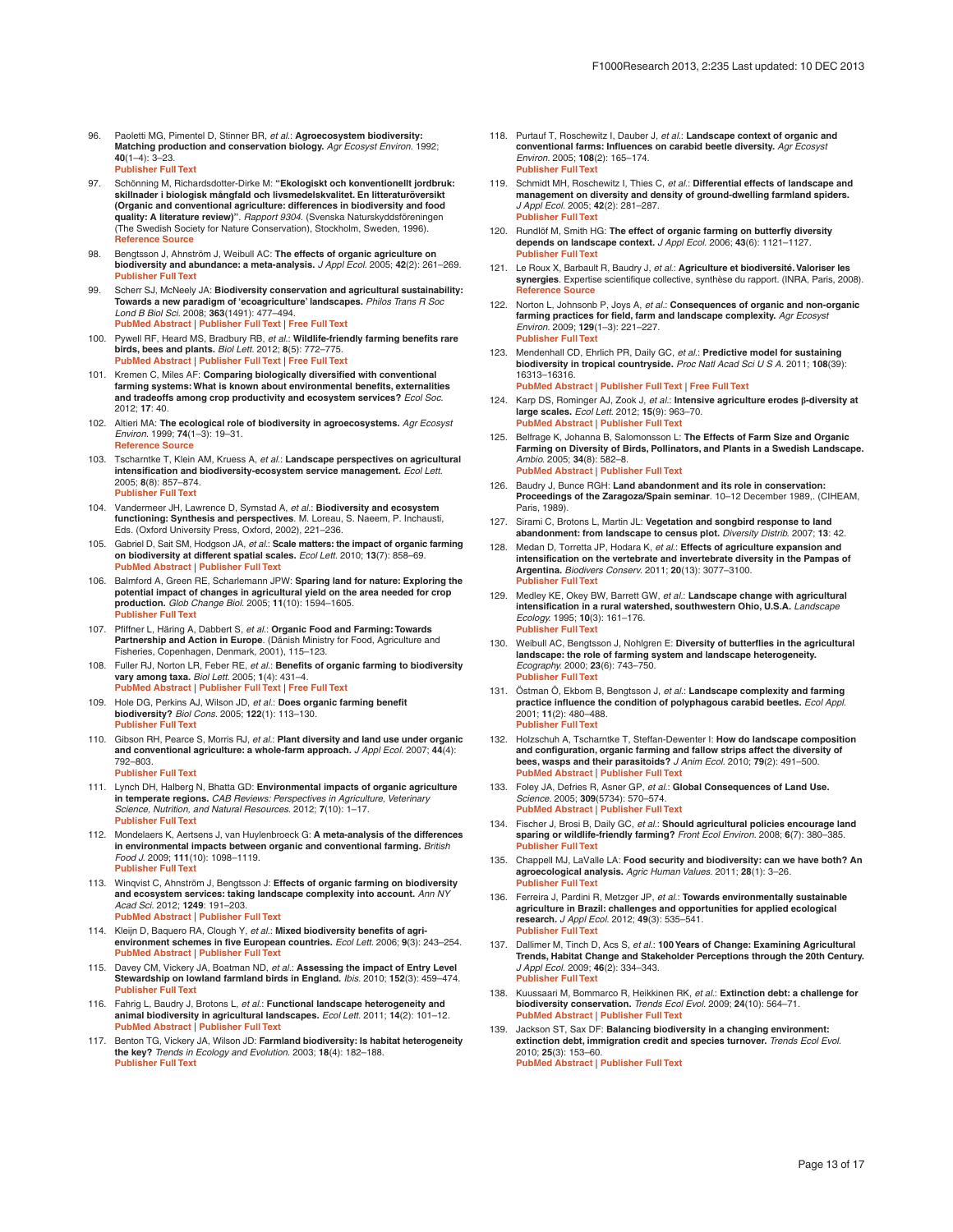- <span id="page-15-0"></span>140. Newmark WD: **Extinction of mammal populations in western North American national parks.** *Conserv Biol.* 1995; **9**(3): 512–526. **[Publisher Full Text](http://dx.doi.org/10.1046/j.1523-1739.1995.09030512.x)**
- 141. Fischer M, Stöcklin J: **Local Extinctions of Plants in Remnants of Extensively Used Calcareous Grasslands 1950 –1985.** *Conserv Biol.* 1997; **11**(3): 727–737. **[Reference Source](http://www.jstor.org/discover/10.2307/2387433?uid=3738256&uid=2129&uid=2&uid=70&uid=4&sid=21102843979601)**
- 142. Foufopoulos J, Ives AR: **Reptile Extinctions on Land-Bridge Islands: Life-History Attributes and Vulnerability to Extinction.** *Am Nat.* 1999; **153**: 1–25. **[Publisher Full Text](http://dx.doi.org/10.1086/303149)**
- 143. Kéry M: **Extinction Rate Estimates for Plant Populations in Revisitation Studies: Importance of Detectability.** *Conserv Biol.* 2004; **18**(2): 570–574. **[Publisher Full Text](http://dx.doi.org/10.1111/j.1523-1739.2004.00105.x)**
- 144. Matthies D, Bräuer I, Maibom W, *et al.*: **Population size and the risk of local extinction: empirical evidence from rare plants.** *Oikos.* 2004; **105**(3): 481–488. **[Publisher Full Text](http://dx.doi.org/10.1111/j.0030-1299.2004.12800.x)**
- 145. Williams NSG, Morgan JW, McDonnell MJ, *et al.*: **Plant traits and local extinctions in natural grasslands along an urban–rural gradient.** *J Ecol.* 2005; **93**(6): 1203–1213. **[Publisher Full Text](http://dx.doi.org/10.1111/j.1365-2745.2005.01039.x)**
- 146. Wilsey BJ, Martin LM, Polley HW: **Predicting Plant Extinction Based on Species-Area Curves in Prairie Fragments with High Beta Richness.** *Conserv Biol.* 2005; **19**(6): 1835–1841. **[Publisher Full Text](http://dx.doi.org/10.1111/j.1523-1739.2005.00250.x)**
- 147. Mendenhall CD, *et al.*: **paper presented at the 97th Annual Meeting of the Ecological Society of America: Life on Earth: Preserving, Utilizing and Sustaining our Ecosystems** Portland, OR 2012. **[Reference Source](http://www.sej.org/calendar/97th-ecological-society-america-esa-annual-meeting-portland-2012)**
- 148. Ricketts TH: **The matrix matters: Effective isolation in fragmented landscapes.** *Am Nat.* 2001; **158**(1): 87–99. **[PubMed Abstract](http://www.ncbi.nlm.nih.gov/pubmed/18707317)** | **[Publisher Full Text](http://dx.doi.org/10.1086/320863)**
- 149. Prevedello J, Vieira M: **Does the type of matrix matter? A quantitative review of the evidence.** *Biodivers Conserv.* 2010; **19**(5): 1205–1223. **[Publisher Full Text](http://dx.doi.org/10.1007/s10531-009-9750-z)**
- 150. Fahrig L: **How much habitat is enough?** *Biol Cons.* 2001; **100**(1): 65–74. **[Publisher Full Text](http://dx.doi.org/10.1016/S0006-3207(00)00208-1)**
- 151. Vandermeer JH, Perfecto I: **The agricultural matrix and a future paradigm for conservation.** *Conserv Biol.* 2007; **21**(1): 274–277. **[PubMed Abstract](http://www.ncbi.nlm.nih.gov/pubmed/17298536)** | **[Publisher Full Text](http://dx.doi.org/10.1111/j.1523-1739.2006.00582.x)**
- 152. Perfecto I, Vandermeer JH: **Biodiversity conservation in tropical agroec[o](http://www.ncbi.nlm.nih.gov/pubmed/18566094)systems: a new conservation paradigm.** *Ann NY Acad Sci.* 2008; **1134**: 173–200. **[PubMed Abstract](http://www.ncbi.nlm.nih.gov/pubmed/18566094)** | **[Publisher Full Text](http://dx.doi.org/10.1196/annals.1439.011)**
- 153. Cassano CR, Schroth G, Faria D, *et al.*: **Landscape and farm scale management to enhance biodiversity conservation in the cocoa producing region of southern Bahia, Brazil.** *Biodivers Conserv.* 2009; **18**(3): 577–603. **[Publisher Full Text](http://dx.doi.org/10.1007/s10531-008-9526-x)**
- 154. Donald PF, Evans AD: **Habitat connectivity and matrix restoration: the wider implications of agri-environment schemes.** *J Appl Ecol.* 2006; **43**(2): 209–218. **[Publisher Full Text](http://dx.doi.org/10.1111/j.1365-2664.2006.01146.x)**
- 155. Delattre T, Vernon P, Burel F: **An agri-environmental scheme enhances butterfly dispersal in European agricultural landscapes.** *Agr Ecosyst Environ.* 2013; **166**: 102–109. **[Publisher Full Text](http://dx.doi.org/10.1016/j.agee.2011.06.018)**
- 156. Marín L, León-Cortés JL, Stefanescu C, *et al.*: **The effect of an agro-pasture landscape on diversity and migration patterns of frugivo[ro](http://dx.doi.org/10.1007/s10531-008-9540-z)us butterflies in Chiapas, Mexico.** *Biodivers Conserv.* 2009; **18**(4): 919–934. **[Publisher Full Text](http://dx.doi.org/10.1007/s10531-008-9540-z)**
- 157. Jha S, Dick CW: **Shade coffee farms promote genetic diversity of native trees.** *Curr Biol.* 2008; **18**(24): R1126–R1128. **[PubMed Abstract](http://www.ncbi.nlm.nih.gov/pubmed/19108765)** | **[Publisher Full Text](http://dx.doi.org/10.1016/j.cub.2008.11.017)**
- 158. Jha S, Dick CW: **Native bees mediate long-distance pollen dispersal in a shade coffee landscape mosaic.** *Proc Natl Acad Sci U S A.* 2010; **107**(31): 13760–13764. **[PubMed Abstract](http://www.ncbi.nlm.nih.gov/pubmed/20660738)** | **[Publisher Full Text](http://dx.doi.org/10.1073/pnas.1002490107)** | **[Free Full Text](http://www.ncbi.nlm.nih.gov/pmc/articles/2922262)**
- 159. Diaz S, Duffy JE: **Encyclopedia of Earth**. C. J. Cleveland, Ed. (Environmental Information Coalition, National Council for Science and the Environment, Washington, D.C., 2010).
- 160. Godfray HC, Beddington JR, Crute IR, *et al.*: **Food Security: The Challenge of Feeding 9 Billion People.** *Science.* 2010; **327**(5967): 812–818. **[PubMed Abstract](http://www.ncbi.nlm.nih.gov/pubmed/20110467)** | **[Publisher Full Text](http://dx.doi.org/10.1126/science.1185383)**
- 161. Jordan N, Boody G, Broussard W, *et al.*: **Environment. Sustainable Devel[o](http://www.ncbi.nlm.nih.gov/pubmed/17569847)pment of the Agricultural Bio-Economy.** *Science.* 2007; **316**(5831): 1570–1571. **[PubMed Abstract](http://www.ncbi.nlm.nih.gov/pubmed/17569847)** | **[Publisher Full Text](http://dx.doi.org/10.1126/science.1141700)**
- 162. Hine RE, Pretty JN, Twarog S: **"Organic agriculture and food security in Africa" JL (United Nations Environment Programme and United Nations Conference on Trade and Development, New York and Geneva, 2008)**. **[Reference Source](http://www.slideshare.net/Z3P/t3x94)**
- 163. De Schutter O: **"Agroecology and the right to food: Report submitted by the Special Rapporteur on the right to food"** *Report*. (United Nations Human Rights Council, New York, NY 2011).
- 164. Snapp SS, Blackie MJ, Gilbert RA, *et al.*: **Biodiversity can support a greener revolution in Africa.** *Proc Natl Acad Sci U S A.* 2010; **107**(48): 20840–20845. **[PubMed Abstract](http://www.ncbi.nlm.nih.gov/pubmed/21098285)** | **[Publisher Full Text](http://dx.doi.org/10.1073/pnas.1007199107)** | **[Free Full Text](http://www.ncbi.nlm.nih.gov/pmc/articles/2996441)**
- 165. Badgley C, Moghtader J, Quintero E, *et al.*: **Organic agriculture and the global food supply.** *Renew Agr Food Syst.* 2007; **22**(2): 86–108. **[Publisher Full Text](http://dx.doi.org/10.1017/S1742170507001640)**
- 166. Pretty JN, Toulmin C, Williams S: **Sustainable i[n](http://dx.doi.org/10.3763/ijas.2010.0583)tensification in African agriculture.** *Int J Agr Sustain.* 2011; **9**(1): 5–24. **[Publisher Full Text](http://dx.doi.org/10.3763/ijas.2010.0583)**
- Seufert V, Ramankutty N, Foley JA: **Comparing the yields of organic and conventional agriculture.** *Nature.* 2012; **485**(7397): 229–232. **[PubMed Abstract](http://www.ncbi.nlm.nih.gov/pubmed/22535250)** | **[Publisher Full Text](http://dx.doi.org/10.1038/nature11069)**
- Rerkasem K, Yimyam N, Korsamphan C, et al.: Agrodiversity Lessons in **Mountain Land Management.** *Mt Res Dev.* 2002; **22**(1): 4–9. **[Publisher Full Text](http://dx.doi.org/10.1659/0276-4741(2002)022[0004:ALIMLM]2.0.CO;2)**
- 169. Kassam KAS: **Viewing Change Through the Prism of Indigenous Human Ecology: Findings from the Afghan and Tajik Pamirs.** *Hum Ecol.* 2009; **37**(6): 677–690.
	- **[Publisher Full Text](http://dx.doi.org/10.1007/s10745-009-9284-8)**
- 170. Wittman HK: **Food Sovereignty: A new rights framework for food and nature?** *Env Soc: Adv Res.* 2011; **2**(1): 87–105. **[Publisher Full Text](http://dx.doi.org/10.3167/ares.2011.020106)**
- 171. **La Vía Campesina, in** *II International Conference Of The Via Campesina***.** (Tlaxcala, Mexico, 1996).
- 172. Desmarais AA: **La Vía Campesina: Globalization and the power of peasants**. (Pluto Press, London, UK; Ann Arbor, MI USA, 2007). **[Reference Source](http://fernwoodpublishing.ca/La-Via-Campesina-Annette-Aurelie-Desmarais/)**
- 173. La Via Campesina, **Farmers and Social Movements call for a fundamental restructuring of the global food system**. *Press Release*. 2009. **[Reference Source](http://viacampesina.org/en/index.php/main-issues-mainmenu-27/food-sovereignty-and-trade-mainmenu-38/648-farmers-and-social-movements-call-for-a-fundamental-restructuring-of-the-global-food-system)**
- 174. Altieri MA: **Linking ecologists and traditional farmers in the search for sustainable agriculture.** *Front Ecol Environ.* 2004; **2**(1): 35–42. **[Publisher Full Text](http://dx.doi.org/10.1890/1540-9295(2004)002[0035:LEATFI]2.0.CO;2)**
- 175. Berkes F, Colding J, Folke C: **Navigating social-ecological systems: Building resilience for complexity and change**. (Cambridge University Press, Cambridge, 2003). **[Reference Source](http://www.resalliance.org/4.php)**
- 176. Altieri MA, Nicholls CI: **Scaling up Agroecological Approaches for Food Sovereignty in Latin America.** *Development.* 2008; **51**: 472–480. **[Publisher Full Text](http://dx.doi.org/10.1057/dev.2008.68)**
- 177. Wittman HK: **Reworking the metabolic rift: La Vía Campesina, agrarian citizenship, and food sovereignty.** *J Peasant Stud.* 2009; **36**(4): 805–826. **[Publisher Full Text](http://dx.doi.org/10.1080/03066150903353991)**
- 178. Wittman HK, Desmarais AA, Weibe N: **Food Sovereignty: Reconnecting Food, Nature and Community**. (Fernwood Publishing, Halifex, 2010). **[Reference Source](http://fernwoodpublishing.ca/food-sovereignty-hannah-wittman/)**
- 179. Cullen L, Alger K, Rambaldi DM: **Land Reform and Biodiversity Conservation in Brazil in the 1990s: Conflict and the Articulation of Mutual Interests.** *Conserv Biol.* 2005; **19**(3): 747–755[.](http://dx.doi.org/10.1111/j.1523-1739.2005.00700.x) **[Publisher Full Text](http://dx.doi.org/10.1111/j.1523-1739.2005.00700.x)**
- 180. Fearnside PM: **Deforestation in Brazilian Amazonia: History, rates, and consequences.** *Conserv Biol.* 2005; **19**(3): 680–688[.](http://dx.doi.org/10.1111/j.1523-1739.2005.00697.x) **[Publisher Full Text](http://dx.doi.org/10.1111/j.1523-1739.2005.00697.x)**
- 181. Martinelli LA, Naylor R, Vitousek PM, *et al.*: **Agriculture in Brazil: impacts, costs, and opportunities for a sustainable future.** *Curr Opin Env Sustain.* 2010; **2**(5–6): 431–438[.](http://dx.doi.org/10.1016/j.cosust.2010.09.008) **[Publisher Full Text](http://dx.doi.org/10.1016/j.cosust.2010.09.008)**
- 182. Martinelli LA, Filoso S: **Expansion of Sugarcane Ethanol Production in Brazil: Environmental and Social Challenges.** *Ecol Appl.* 2008; **18**(4): 885–898. **[PubMed Abstract](http://www.ncbi.nlm.nih.gov/pubmed/18536250)**
- 183. Brannstrom C, Jepson W, Filippi AM, *et al.*: **Land change in the Brazilian savanna (Cerrado), 1986–2002: Comparative analysis and implications for land-use policy.** *Land Use Policy.* 2008; **25**(4): 579–595. **[Publisher Full Text](http://dx.doi.org/10.1016/j.landusepol.2007.11.008)**
- 184. Brown JC, Jepson W, Price KP: **Expansion of mechanized agriculture and land-cover change in southern Rondônia, Brazil.** *J Lat Am Geogr.* 2004; **3**(1): 96–102. **[Reference Source](http://www.jstor.org/discover/10.2307/25765069?uid=3738256&uid=2129&uid=2&uid=70&uid=4&sid=21102850137301)**
- 185. Wittman HK: **Agrarian Reform and the Environment: Fostering Ecological Citizenship in Mato Grosso, Brazil.** *Can J Dev Stud.* 2010; **29**(3–4): 281–298. **[Publisher Full Text](http://dx.doi.org/10.1080/02255189.2010.9669259)**
- 186. Pacheco P: **Agrarian reform in the Brazilian Amazon: Its implications for land distribution and deforestation.** *World Dev.* 2009; **37**(8): 1337–1347. **[Publisher Full Text](http://dx.doi.org/10.1016/j.worlddev.2008.08.019)**
- 187. Wittman HK: **Reframing agrarian citizenship: Land, life and power in Brazil.** *J Rural Stud.* 2009; **25**(1): 120–130. **[Publisher Full Text](http://dx.doi.org/10.1016/j.jrurstud.2008.07.002)**
- 188. Browder JO, Pedlowski MA, Summers PM: **Land use patterns in the Brazilian Amazon: Comparative farm-level evidence from Rondonia.** *Hum Ecol.* 2004; **32**(2): 197–224. **Publisher Full Text**
- 189. Pichón F: **Colonist Land-Allocation Decisions, Land Use and Deforestation in the Ecuadorian Amazon Frontier.** *Econ Dev Cultural Change.* 1997; **45**(4): 707–744. **[Publisher Full Text](http://dx.doi.org/10.1086/452305)**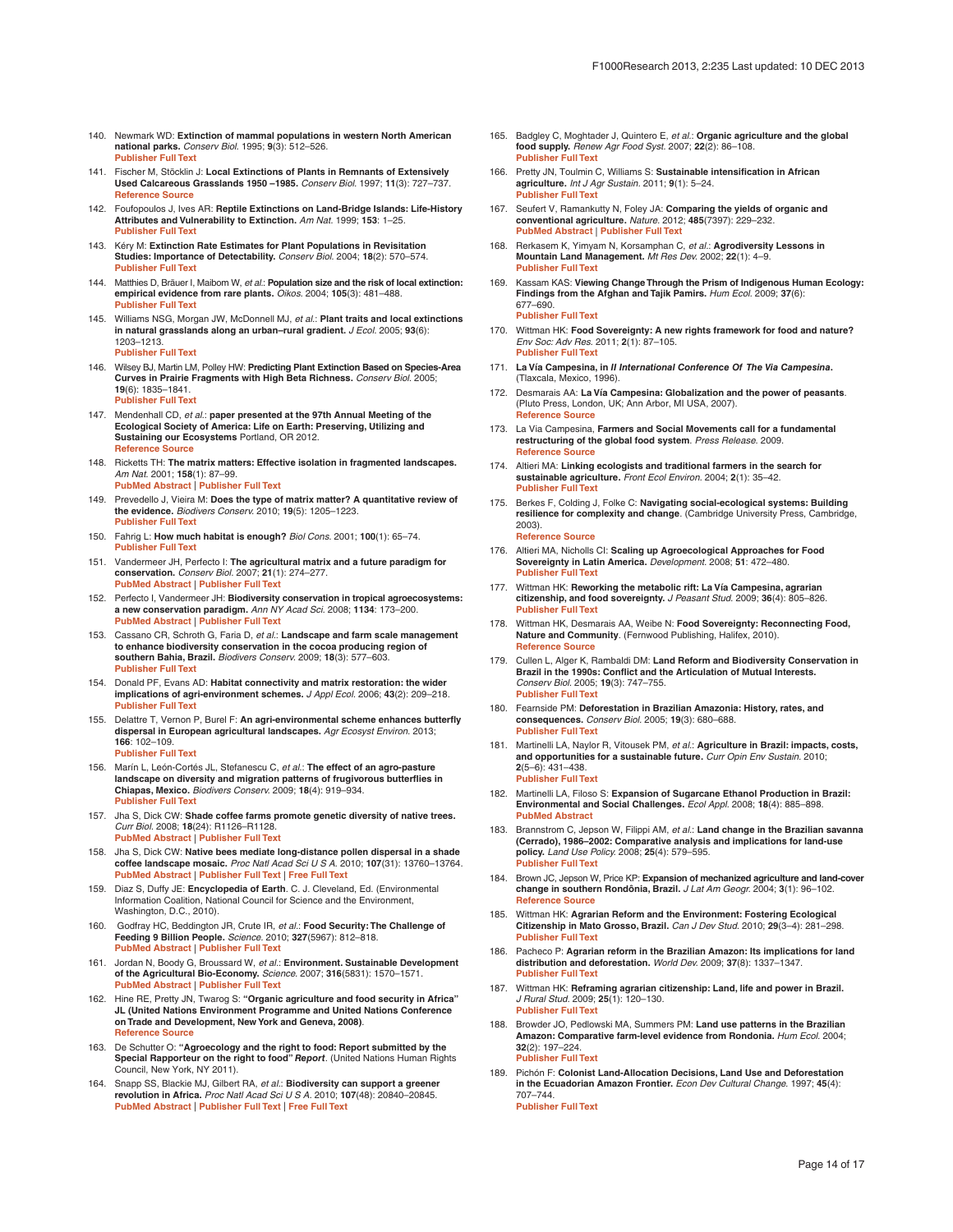- <span id="page-16-0"></span>190. Walker R, Perz S, Caldas M, *et al.*: **Land use and land cover change in forest frontiers: The role of household life cycles.** *Int Regional Sci Rev.* 2002; **25**(2): 169–199. **[Publisher Full Text](http://dx.doi.org/10.1177/016001760202500202)**
- 191. **Instituto Brasileiro de Geografía e Estatísticas (IBGE)**. (Brasilia, 2009), vol. 2010.
- 192. van de Steeg JA, Sparovek G, Lima Ranieri SB, *et al.*: **Environmental Impact of the Brazilian Agrarian Reform Process from 1985 to 2001.** *Sci Agr.* 2006; **63**(2): 176. **[Publisher Full Text](http://dx.doi.org/10.1590/S0103-90162006000200010)**
- 193. Cullen L, Schmink M, Padua CV, *et al.*: **Agroforestry benefit zones: A tool for the conservation and management of Atlantic forest fragments, Sao Paulo, Brazil.** *Nat Area J.* 2001; **21**(4): 346–356. **[Reference Source](http://serials.unibo.it/cgi-ser/start/it/spogli/df-s.tcl?prog_art=8572378&language=ITALIANO&view=articoli)**
- 194. Valladares-Padua C, Padua SM, Cullen L: **Within and surrounding the Morro do Diabo State Park: biological value, conflicts, mitigation and sustainable development alternatives.** *Environ Sci Policy.* 2002; **5**(1): 69–78. **[Publisher Full Text](http://dx.doi.org/10.1016/S1462-9011(02)00019-9)**
- 195. Sparovek G: **A Qualidade dos Assentamentos da Reforma Agrária Brasileira**. (Páginas e Letras Editora, São Paulo, 2003). **[Reference Source](http://www.ufrgs.br/pgdr/arquivos/547.pdf)**
- 196. Sparovek G, Barretto AGOP, Maule RF, *et al.*: **Análise Territorial da Produção nos Assentamentos.** (Ministerio de Desenvolvimento Agrícola (MDA), Brasília, 2005). **[Reference Source](http://www.iica.int/Esp/regiones/sur/brasil/Lists/Publicacoes/Attachments/91/An%C3%A1lise_territorial_da_produ%C3%A7%C3%A3o_nos_assentamentos.pdf)**
- 197. Simmons C, Perz S, Aldrich S, *et al.*: **Doing it for Themselves: Direct Acti[o](http://dx.doi.org/10.1016/j.worlddev.2009.06.003)n Land Reform in the Brazilian Amazon.** *World Dev.* 2010; **38**(3): 429–444. **[Publisher Full Text](http://dx.doi.org/10.1016/j.worlddev.2009.06.003)**
- 198. Sparovek G, Pereira Barretto AGO, Maule RF, *et al.*: **"Análise Territorial da Produção nos Assentamentos" (Ministerio de Desenvolvimento Agrícola (MDA), Brasília, 2005)**. **[Reference Source](http://www.iica.int/Esp/regiones/sur/brasil/Lists/Publicacoes/Attachments/91/An%C3%A1lise_territorial_da_produ%C3%A7%C3%A3o_nos_assentamentos.pdf)**
- 199. Perfecto I, Rice RA, Greenberg R, *et al.*: **Shade coffee: A disappearing refuge for biodiversity.** *BioScience.* 1996; **46**(8): 598–608. **[Publisher Full Text](http://dx.doi.org/10.2307/1312989)**
- 200. Bacon C: **Confronting the coffee crisis: can fair trade, organic and specialty coffees reduce small-scale farmer vulnerability in northern Nicaragua.** *World Dev.* 2005; **33**(3): 497–511. **[Publisher Full Text](http://dx.doi.org/10.1016/j.worlddev.2004.10.002)**
- 201. Méndez VE, Gliessman SR, Gilbert GS: **Tree biodiversity in farmer cooperatives of a shade coffee landscape in western El Salvador.** *Agr Ecosyst Environ.* 2007; **119**(1–2): 145–159. **[Publisher Full Text](http://dx.doi.org/10.1016/j.agee.2006.07.004)**
- 202. Méndez VE, Bacon CM, Olson M, *et al.*: **Agrobiodiversity and shade coffee smallholder livelihoods: A review and synthesis of ten years of research in Central America.** *Professional Geographer.* 2010; **62**(3): 357–376. **[Publisher Full Text](http://dx.doi.org/10.1080/00330124.2010.483638)**
- 203. Scoones I: **Livelihoods perspectives and rural development.** *J Peasant Stud.* 2009; **36**(1): 171–196. **[Publisher Full Text](http://dx.doi.org/10.1080/03066150902820503)**
- 204. Soto-Pinto L, Perfecto I, Castillo-Hernandez J, *et al.*: **Shade effect on coffee production at the northern Tzeltal zone of the state of Chiapas, Mexico.** *Agr Ecosyst Environ.* 2000; **80**(1–2): 61–69. **[Reference Source](http://reforestation.elti.org/resource/377/)**
- 205. Soto-Pinto L, Villalvazo-López V, Jiménez-Ferrer G, *et al.*: **The role of local knowledge in determining shade composition of multistrat[a](http://dx.doi.org/10.1007/s10531-005-5436-3) coffee systems in Chiapas, Mexico.** *Biodivers Conserv.* 2007; **16**(2): 419–436. **[Publisher Full Text](http://dx.doi.org/10.1007/s10531-005-5436-3)**
- 206. Soto-Pinto L, Anzueto M, Mendoza J, *et al.*: **Carbon sequestration through agroforestry in indigenous communities of Chiapas, Mexico.** *Agroforest Syst.* 2010; **78**(1): 39–51.
	- **[Publisher Full Text](http://dx.doi.org/10.1007/s10457-009-9247-5)**
- 207. Eakin H: **Institutional change, climate risk, and rural vulnerability: Cases from Central Mexico.** *World Dev.* 2005; **33**(11): 1923–1938. **[Publisher Full Text](http://dx.doi.org/10.1016/j.worlddev.2005.06.005)**
- 208. Philpott SM, Lin BB, Jha S, *et al.*: **A multi-scale assessment of hurricane impacts on agricultural landscapes based on land use and topographic features.** *Agr Ecosyst Environ.* 2008; **128**(1–2): 12–20. **[Publisher Full Text](http://dx.doi.org/10.1016/j.agee.2008.04.016)**
- 209. Jaffee D: **Brewing justice: Fair trade coffee, sustainability, and survival**. (University of California Press, Berkeley, CA 2007). **[Reference Source](http://books.google.co.in/books/about/Brewing_Justice.html?id=g2wA6vCxzV4C&redir_esc=y)**
- 210. Holt-Giménez E: **Measuring farmers' agroecological resistance after Hurricane Mitch in Nicaragua: a case study in participatory, sustainable land management impact monitoring.** *Agr Ecosyst Environ.* 2002; **93**(1–3): 87–105. **[Publisher Full Text](http://dx.doi.org/10.1016/S0167-8809(02)00006-3)**
- 211. Isakson SR: **No hay ganancia en la milpa: the agrarian question, food sovereignty, and the on-farm conservation of agrobiodiversity in the Guatemalan highlands.** *J Peasant Stud.* 2009; **36**(4): 725–759. **[Publisher Full Text](http://dx.doi.org/10.1080/03066150903353876)**
- 212. de Janvry A, Sadoulet E: **The Global Food Crisis an[d](http://dx.doi.org/10.1016/j.worlddev.2010.02.008) Guatemala: What Crisis and for Whom?** *World Dev.* 2010; **38**(9): 1328–1339. **[Publisher Full Text](http://dx.doi.org/10.1016/j.worlddev.2010.02.008)**
- 213. Lira R, Casas A, Rosas-López R, *et al.*: **Traditional Knowledge and Useful Plant Richness in the Tehuacan-Cuicatlan Valley, Mexico.** *Econ Bot.* 2009; **63**(3): 271–287.
	- **[Publisher Full Text](http://dx.doi.org/10.1007/s12231-009-9075-6)**
- 214. Blanckaert I, Vancraeynest K, Swennen RL, *et al.*: **Non-crop resources and the role of indigenous knowledge in semi-arid production of Mexico.** *Agr Ecosyst Environ.* 2007; **119**(1–2): 39–48. **[Publisher Full Text](http://dx.doi.org/10.1016/j.agee.2006.06.015)**
- 215. Vieyra-Odilon L, Vibrans H: **Weeds as crops: the value of maize field weeds in the Valley of Toluca, Mexico.** *Econ Bot.* 2001; **55**(3): 426–443. **[Publisher Full Text](http://dx.doi.org/10.1007/BF02866564)**
- 216. Altieri MA: **Biodiversity of Microorganisms and Invertebrates: Its role in Sustainable Agriculture**. D. L. Hawksworth, Ed. (CAB International, Wallingford, UK 1991), 165.
- 217. Appendini K, García Barrios R, de la Tejera B: **Seguridad alimentaria y "Calidad" de los alimentos: ¿Una estrategia campesina?** *Eur Rev La Am Caribbean Stud.* 2003; **75**: 65–65. **[Reference Source](http://www.cedla.uva.nl/50_publications/pdf/revista/75RevistaEuropea/75Appendini&GarciaBarrios&delaTejera.pdf)**
- 218. Pimentel D, Hepperly P, Hanson J, *et al.*: **Environmental, energetic, and economic comparisons of organic and conventional farming systems.** *BioScience.* 2005; **55**(7): 573–582. **[Publisher Full Text](http://dx.doi.org/10.1641/0006-3568(2005)055[0573:EEAECO]2.0.CO;2)**
- 219. Secretariat of the Convention on Biological Diversity (SCBD), **Linking biodiversity conservation and poverty alleviation: A state of knowledge review**. *CBD Technical Series 55* (Secretariat of the Convention on Biological Diversity (SCBD), Montreal, Canada, 2010). **[Reference Source](http://conservationtools.org/libraries/1/library_items/1056)**
- 220. Johns T, Eyzaguirre P: **Biofortification, biodiversity and diet: A search for complementary applications against poverty and malnutrition.** *Food Policy.* 2007; **32**(1): 1–24. **[Publisher Full Text](http://dx.doi.org/10.1016/j.foodpol.2006.03.014)**
- 221. Burlingame B, Dernini S: **Sustainable diets and biodiversity**. *Directions and solutions for policy, research and ac[t](http://www.bioversityinternational.org/e-library/publications/detail/sustainable-diets-and-biodiversity/)ion*. (Food and Agriculture Organization of the United Nations, Rome, Italy, 2010). **[Reference Source](http://www.bioversityinternational.org/e-library/publications/detail/sustainable-diets-and-biodiversity/)**
- 222. Bèlanger J, Johns T: **Biological diversity, dietary diversity, and eye health in developing country populations: establishing the evidence-base.** *EcoHealth.* 2008; **5**(3): 244–56. **[PubMed Abstract](http://www.ncbi.nlm.nih.gov/pubmed/18685894)** | **[Publisher Full Text](http://dx.doi.org/10.1007/s10393-008-0180-2)**
- 223. Haughton AJ, Bond AJ, Lovett AA, *et al.*: **A Novel, Integrated Approach to Assessing Social, Economic and Environmental Implications of Changing Rural Land-Use: A Case Study of Perennial Biomass Crops.** *J Appl Ecol.* 2009; **46**(2): 315–322. **[Publisher Full Text](http://dx.doi.org/10.1111/j.1365-2664.2009.01623.x)**
- 224. Ormerod SJ, Marshall EJP, Kerby G, *et al.*: **Meeting the Ecological Challenges of Agricultural Change: Editors' Introduction.** *J Appl Ecol.* 2003; **40**(6): 939–946. **[Publisher Full Text](http://dx.doi.org/10.1111/j.1365-2664.2003.00872.x)**
- 225. Patel RC: **What does food sovereignty look like?** *J Peasant Stud.* 2009; **36**(3): 663–706.

**[Publisher Full Text](http://dx.doi.org/10.1080/03066150903143079)** 

- 226. Ostrom E: **A diagnostic approach for going beyond panaceas.** *Proc Natl Acad Sci U S A.* 2007; **104**(39): 15181–15187. **[Publisher Full Text](http://dx.doi.org/10.1073/pnas.0702288104)**
- 227. Reardon Simón, Pérez RA: **Agroecology and the Development of Indicators of Food Sovereignty in Cuban Food Systems.** *J Sust Agric.* 2010; **34**(8): 907–922. **[Publisher Full Text](http://dx.doi.org/10.1080/10440046.2010.519205)**
- 228. Rosset PM: **Food sovereignty: Global rallying cry of farmer movements.** *Food First Backgrounder.* 2003; **9**(4): 1. **[Reference Source](http://www.foodfirst.org/en/node/47)**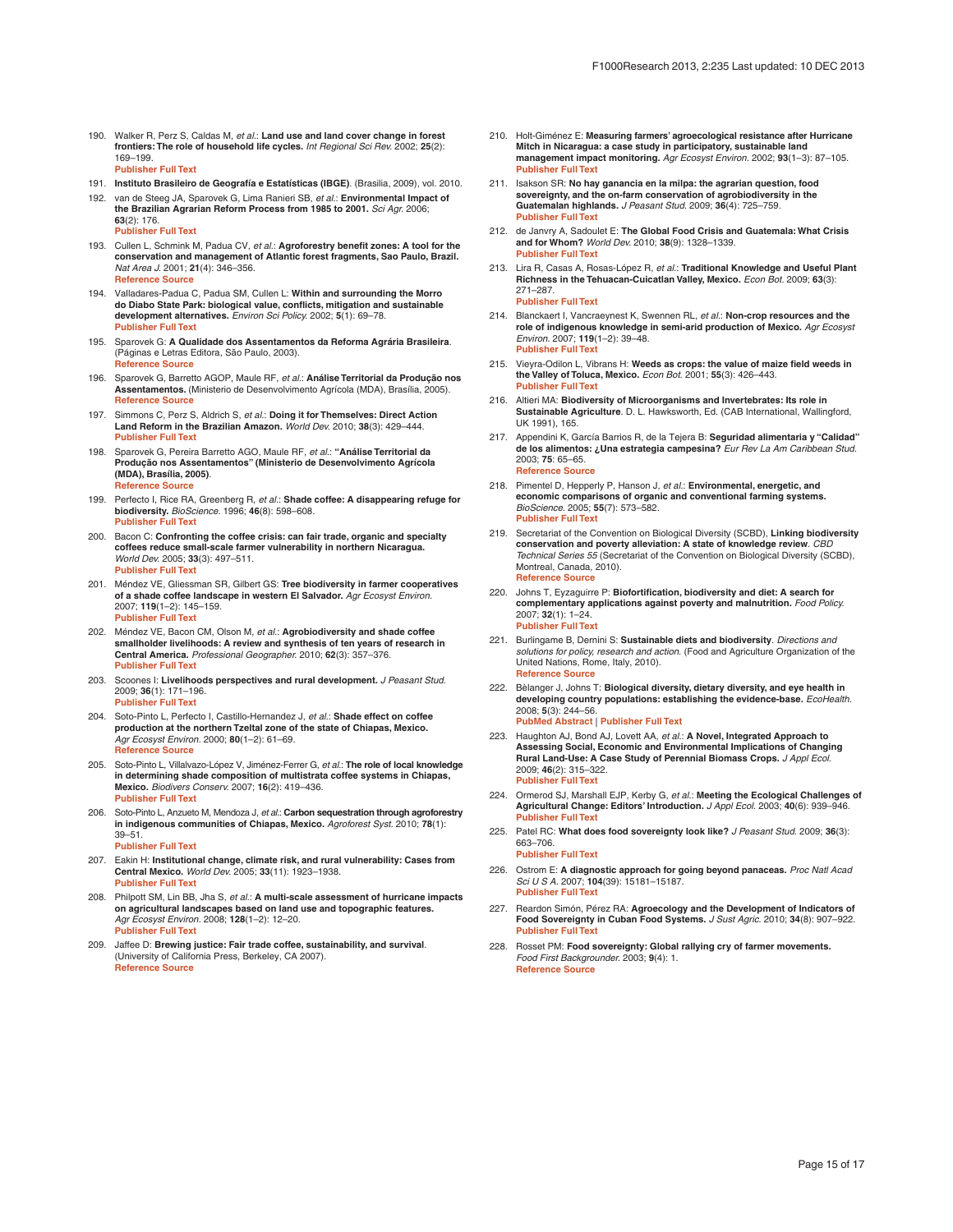# **Current Referee Status:**  $\boxed{\bigvee}$



# **Referee Responses for Version 1**



# **Ryan Isakson**

Centre for Critical Development Studies, University of Toronto Scarborough, Toronto, Canada

# **Approved: 10 December 2013**

## **Referee Report:** 10 December 2013

Drawing upon a systematic review of existing literature, this article evaluates the popular claim that the food sovereignty agenda will not only democratize food provisioning, but also alleviate the poverty of food producers and encourage the conservation of biodiversity in agrarian landscapes. In so doing, it represents a valuable contribution to the academic debate and carries important ramifications for envisioning and implementing future agricultures. The authors effectively deploy the concept of poverty traps to challenge the common claim that environmental degradation, including biodiversity loss, is an inevitable consequence of rural poverty alleviation, thereby contributing to a growing literature demonstrating that economic and political democracy can, in fact, promote sustainable agricultural practices (see, for example James Boyce's work on natural assets). Their survey of the relevant literature also demonstrates how two tenants of the food sovereignty framework, small-scale peasant-based agriculture and agro-ecological practices, are associated with higher levels of biodiversity and more resilient food systems. Overall, it's an insightful article that effectively and concisely analyzes the relevant literatures in the social and natural sciences.

The title and abstract of the article are appropriate and accurately reflect the content of the paper. The article is logically structured and well-written. The analysis is impressive and draws upon a comprehensive review of the relevant literatures. It's an important contribution and I highly recommend its indexing.

# **I have read this submission. I believe that I have an appropriate level of expertise to confirm that it is of an acceptable scientific standard.**

*Competing Interests:* No competing interests were disclosed.



# **Frederick Kirschenmann**

Leopold Center for Sustainable Agriculture, Iowa State University, Ames, IA, USA

## **Approved: 08 November 2013**

#### **Referee Report:** 08 November 2013

This is one of the most succinct, yet comprehensive analysis of the complex issues surrounding the development of a resilient, socially viable food system for our future I have ever come across. Consistent with the observations made in recent UN studies, "*[Agriculture at a Crossroads](http://www.unep.org/dewa/agassessment/reports/IAASTD/EN/Agriculture%20at%20a%20Crossroads_Synthesis%20Report%20%28English%29.pdf)*," "*[Agroecology and the](http://www.srfood.org/images/stories/pdf/officialreports/20110308_a-hrc-16-49_agroecology_en.pdf) [Right to Food](http://www.srfood.org/images/stories/pdf/officialreports/20110308_a-hrc-16-49_agroecology_en.pdf)*," "*[Save and Grow](http://www.fao.org/docrep/014/i2215e/i2215e.pdf)*" and "*[The Future We Want](http://daccess-dds-ny.un.org/doc/UNDOC/GEN/N11/476/10/PDF/N1147610.pdf?OpenElement)*" this brief paper outlines the key issues that must be incorporated into designs for a viable food system for the future.